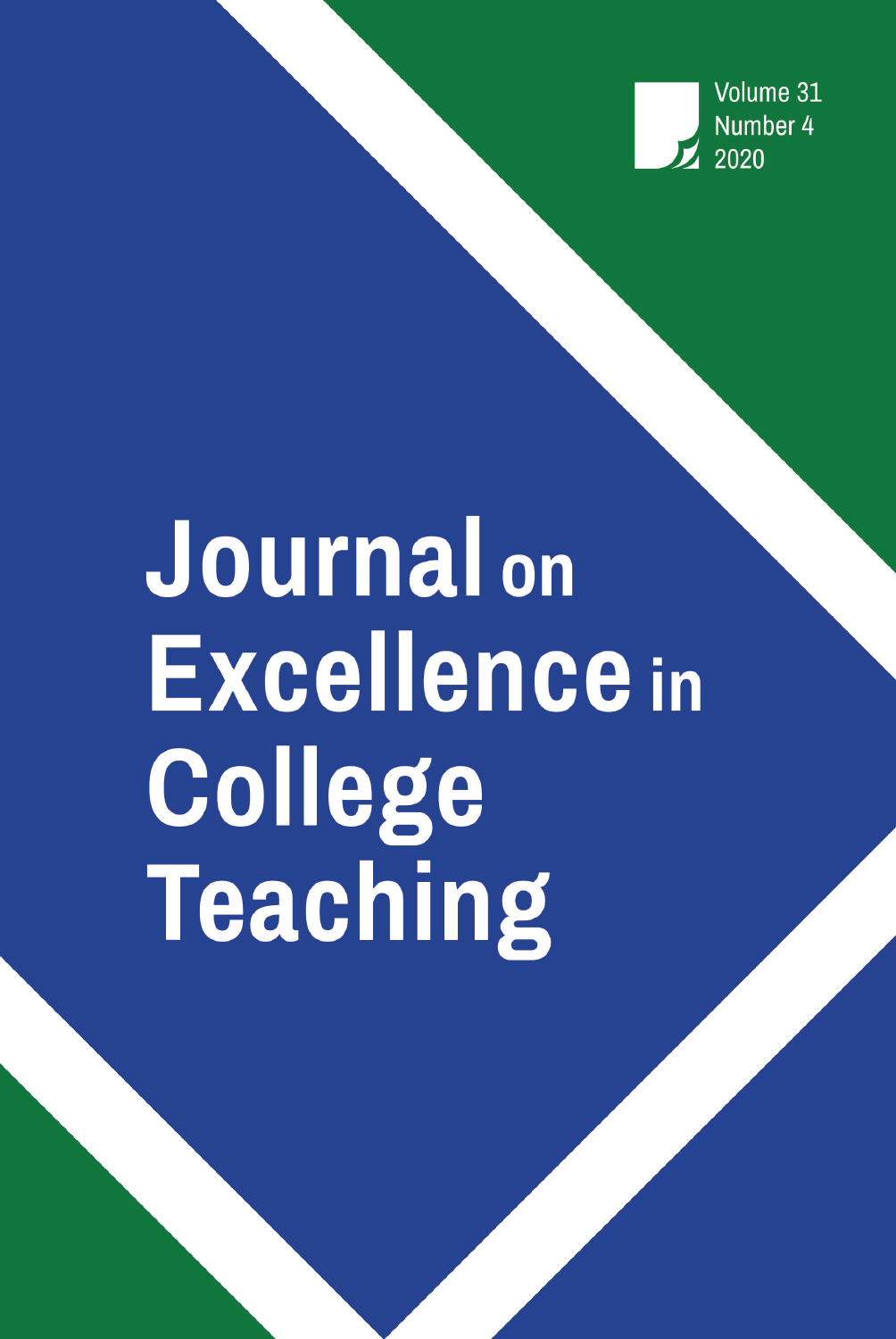Ting, F. S. T., Shroff, R. H., Lam, W. H., & Chin, D. C. W. (2020). Examining the effect of flipped instruction on students' learning approaches in a STEM learning context. *Journal on Excellence in College Teaching, 31*(4), 41-68.

# **Examining the Effect of Flipped Instruction on Students' Learning Approaches in a STEM Learning Context**

Fridolin Sze Thou Ting Ronnie H. Shroff *The Hong Kong Polytechnic University*

Wai Hung Lam *Lingnan University, Hong Kong*

David C. W. Chin *The Hong Kong Polytechnic University*

*This study aimed to better understand the effect that the flipped method of instruction has on students' learning approaches using interactive math lecture videos in a second-year vector calculus course. Three hypotheses were tested to determine if students' perceptions of their level of active engagement, the number of interactive lecture videos they watched, and the frequency of questions they attempted were significant predictors of a deep approach (DA) to learning. Using a 12-item, three-factor Active Engagement Student Perception Survey (AESPS) Instrument and a 20-item, two-factor version of the Study Process Questionnaire (R-SPQ-2F), a statistically significant correlation was found for all three hypotheses.*

# **Introduction**

*Different Approaches to Flipped Learning in STEM Education*

The "flipped" model of instruction is a pedagogical approach that typ-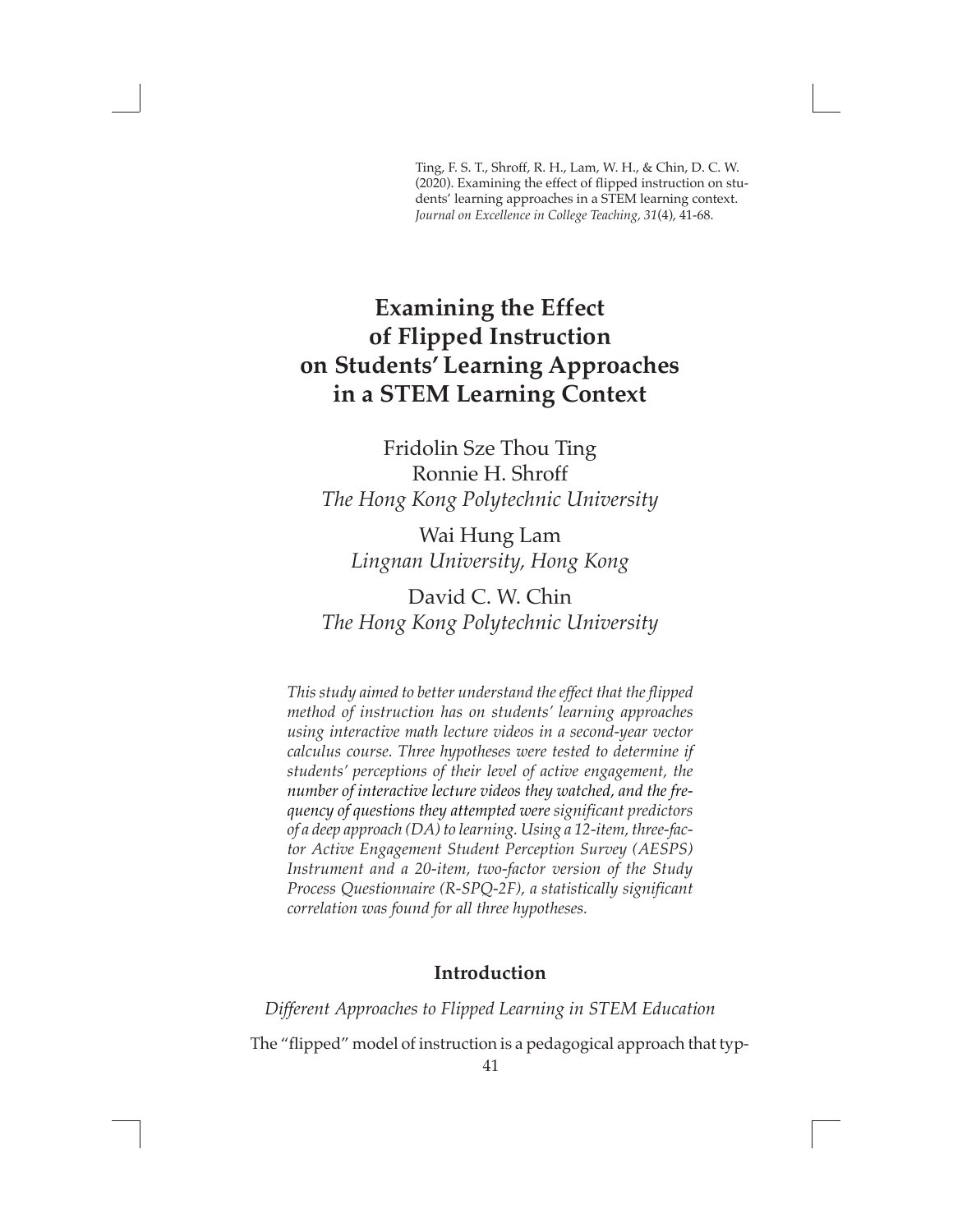ically takes the traditional lecture, a one-way information dissemination model, outside of the classroom, while activities previously completed outside of class are moved into the classroom (Cortright, Collins, & DiCarlo, 2005). The flipped model of instruction has been applied to different fields within the educational context, with the objective of increasing learner engagement and interaction by changing students' learning styles from passive learning to active learning (Keengwe, 2014; Love, Hodge, Grandgenett, & Swift, 2014).

Over the years, the flipped learning method of instruction has increasingly been applied to science, technology, engineering, and mathematics (STEM) disciplines, with an emphasis on engaging students in higher-order thinking through a flexible, student-centered learning environment. However, STEM classes typically are large, lecture-based, instructor-centered settings that employ a didactic model of teaching. Learning is viewed as the transmission of facts that learners passively receive. Moreover, the prevalence of flipped learning in STEM education necessitates the application of various instructional technologies into the learning context, by means of which learners are able to engage in problem-based learning activities with the use of digital tools (Chong, Wong, Leung, & Ting, 2019; Ting, Lam, & Shroff, 2019). As such, the flipped learning approach has garnered significant attention through the development and application of new instructional technologies (Özpinar, Yenmez, & Gökçe, 2016).

#### *Flipped Learning in Large University Mathematics Classes*

Although mathematics is a required course for most science majors, poor student performance has been associated with the lack of a basic conceptual understanding of mathematics and of how students can apply what they have learned to real-world cases. Moreover, as a result of weak mathematics skills, students in a traditional lecture class fail to grasp and apply key mathematical concepts and methods to problem solving. By embedding a flipped learning approach into the classroom context, students are able to engage and interact with their peers, discuss conceptual problems, and develop mathematical reasoning and understanding in a group setting. A study conducted by McGivney-Burelle and Xue (2013) revealed that students in a flipped calculus classroom attained higher grades compared to students in a traditional lecture calculus class, thereby indicating an increased mastery of concepts as well as conceptual understanding, analytical reasoning, and problem solving skills. Hence, prior research has demonstrated that a flipped learning instructional approach increases student performance and achievements in mathematics courses (Clark, 2015; Lai & Hwang, 2016).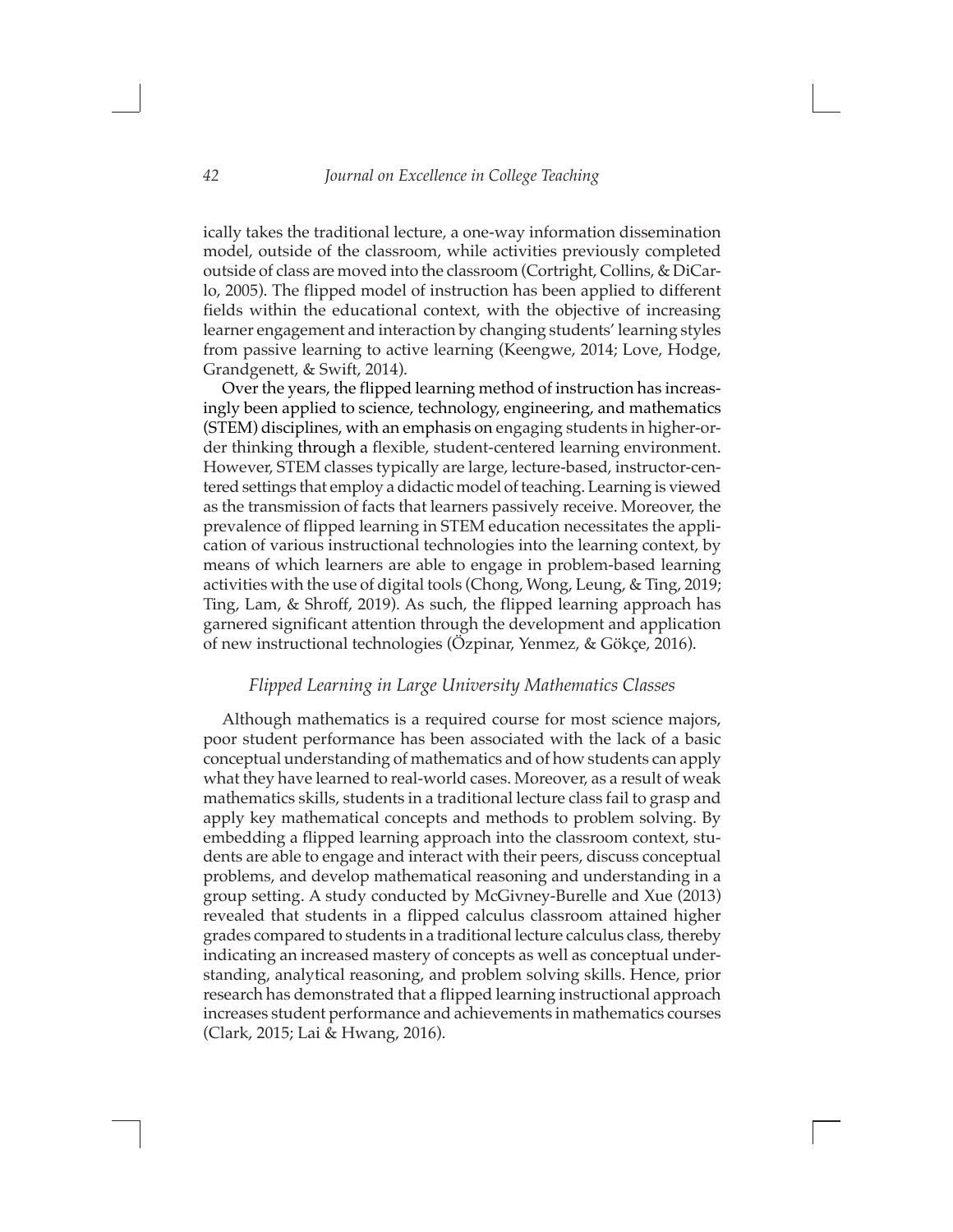#### *Integrating Video-Based Learning With the Flipped Learning Method*

Research on video-based learning has increased over the past decade due to new pedagogical practices and approaches to learning, such as the flipped learning and peer assessment methods (Karaca & Ocak, 2017; Santiago Jr., Guo, Eng, Kasley, & Phillips, 2017). Typically, interactive videos viewed outside of class provide learners control over the instructional content and pace by allowing them to engage the material and, subsequently, perform the required actions or make relevant choices. Technology allows the instructor to insert questions into the video comprising a variety of question types for students to answer as they view the video, while simultaneously allowing the instructor to automatically score students' responses. Moreover, students are able to review specific video segments at their own pace.

# *Effects of the Flipped Classroom Method on Students' Learning Approaches*

Prior research studies suggest that the flipped classroom method facilitates deep learning and optimizes learner engagement (Danker, 2015; Le Roux & Nagel, 2018). Learner-centered approaches often yield deep learning outcomes, improved conceptual understanding, and higher achievement in problem-solving activities. Learners typically have their own individual learning approaches that allow them to modify their learning strategies to suit different learning behaviors in particular contexts. Biggs (1987) has identified three distinct elements of learning approaches: (1) the deep approach to learning, which centers on an intrinsic motivation to learn and engagement with a specific area of knowledge; (2) the surface learning approach, which is centered on passive, rote memorization and the acquisition of sufficient knowledge to complete the task; and (3) the achievement learning approach, which focuses on performance strategies with added emphasis on the need for achievement. Moreover, each approach comprises of the following two elements: (1) learning motives and (2) learning strategies to further delineate the learners' learning behaviors: deep motive, deep strategy, surface motive, surface strategy, achievement motive, and achievement strategy (see Table 1).

Although research studies have yielded important new findings on the flipped model of instruction in large tertiary classes, the focus has been on in-class approaches, such as peer instruction, collaborative learning, and problem-based pedagogy. Although these studies demonstrated an increase in learner achievement using a flipped learning approach, few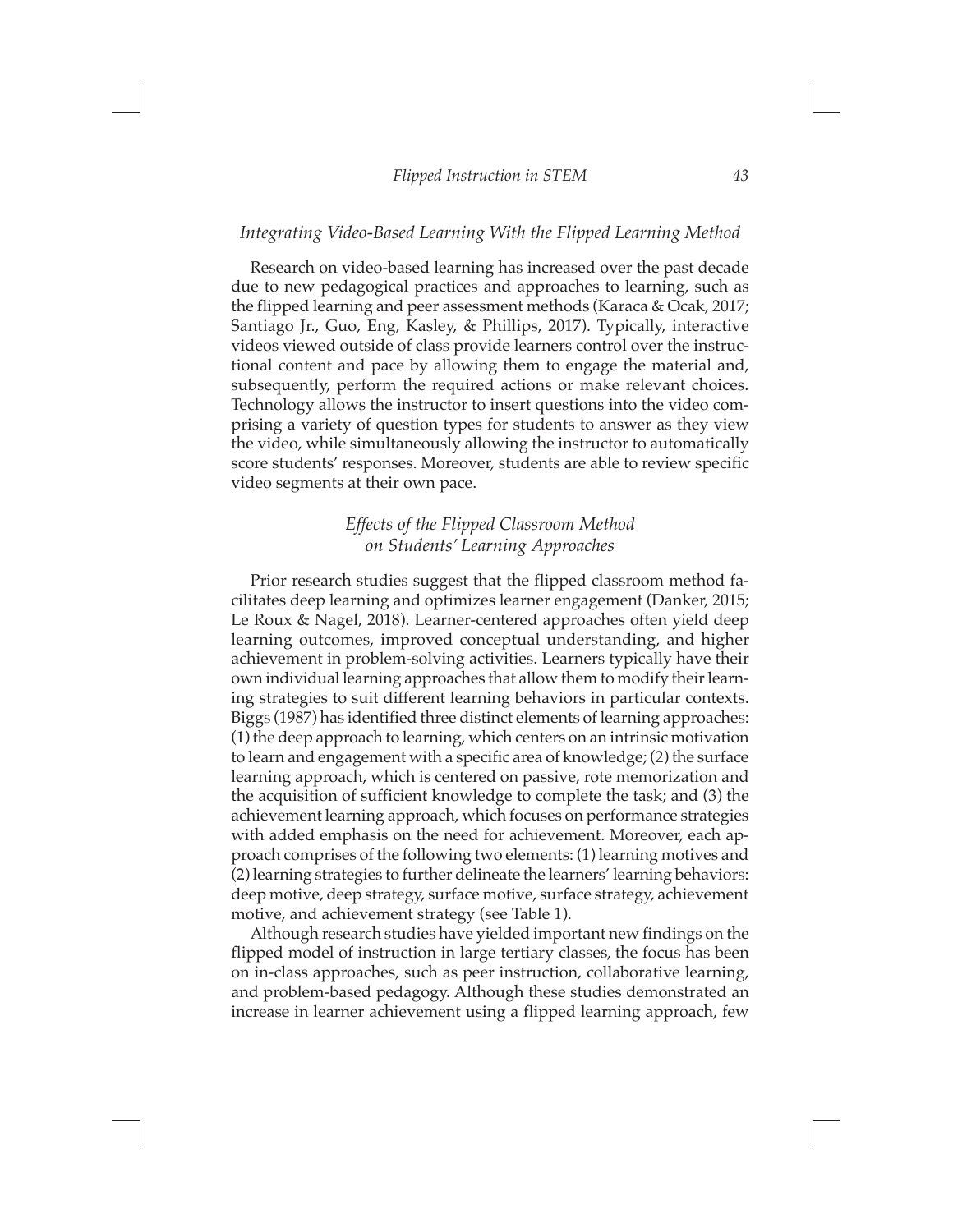|                         |                         | Learning Approaches With Corresponding Subscales and Description (Biggs, 1987)<br>Table 1                                                                                                                                 |
|-------------------------|-------------------------|---------------------------------------------------------------------------------------------------------------------------------------------------------------------------------------------------------------------------|
| Scale                   | Subscale                | Description                                                                                                                                                                                                               |
| Deep Approach           | Deep Motive             | satisfaction and appeal through engagement of the tasks or<br>activities (i.e., the degree to which the task or activity<br>Learners' intrinsic interests in learning or evoking<br>engages the attention of the learner) |
|                         | Deep Strategy           | integrating knowledge with evidence-based practice, case-<br>based reasoning, drawing interences, relating facts to past<br>Meaningful strategies that maximize learning (i.e.,<br>experiences, etc.)                     |
| <b>Surface Approach</b> | Surface Motive          | Characterized by extrinsically motivated behavior in which<br>academic requirements for assessment by exerting the least<br>the primary aim of the learner is to meet the minimal<br>ettort                               |
|                         | Surface Strategy        | Characterized by rote learning of material, memorization of<br>reproducing facts, content memorization and repetitive<br>facts and content-based knowledge (i.e., recalling and<br>practices, etc.)                       |
| Achievement<br>Approach | Achievement<br>Motive   | produce desired outcomes, attaining a high standard of<br>Characterized by an intrinsic desire and innate need to<br>success, and mastering complex tasks and challenges                                                  |
|                         | Achievement<br>Strategy | Characterized by purposeful actions and effort to achieve<br>personal learning goals and master determined<br>competencies                                                                                                |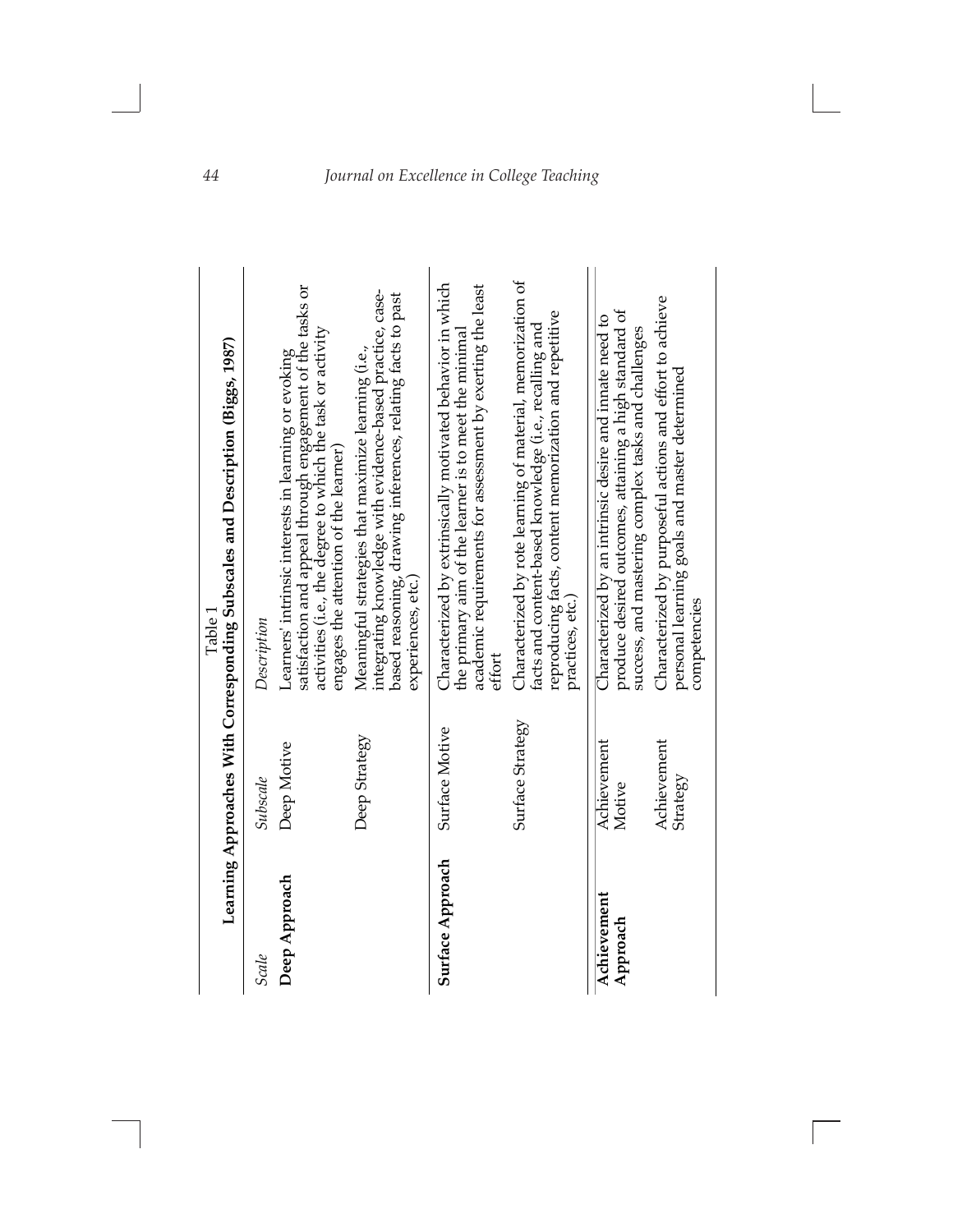studies were directly related to a mathematics context. Furthermore, only a limited number of these studies have attempted to investigate the impact and effect of flipped learning in large mathematics classes via the use of such instructional technologies. The relevance of this study lies in investigating whether careful and deliberate pedagogical planning and design around technology-enriched learning contexts for flipped instruction can enhance students' deep learning strategies and higher-order cognitive skills, including improved learning, engagement, and achievement.

#### *Research Objective and Hypotheses*

The objective of this study is to examine the effect that flipped instruction has on students' learning approaches using interactive math videos in a second-year mathematics course. Consistent with the literature discussed above, this study proposed to test the following hypotheses:

> $H<sub>i</sub>$ : Students' perceptions of their level of active engagement using interactive math videos is a significant predictor of a deep approach (DA) to learning.

> $H_2$ : The number of interactive videos watched and a deep approach (DA) to learning are positively correlated.

> $H<sub>3</sub>$ : The frequency of questions attempted in the interactive videos and a deep approach (DA) to learning are positively correlated.

# **Research Method**

#### *Research Setting and Activity*

A purposive sampling methodology was considered methodologically appropriate for this type of exploratory research. The subject pool comprised a total of 91 ( $N = 91$ ) undergraduate students from the faculty of Engineering enrolled in a second-year "Mathematics II" course offered at The Hong Kong Polytechnic University. The 13-week course included two hours of lecture and one hour of tutorial per week. The selection of this course for the study was determined by two criteria. First, the course provided a rich opportunity for embedding a flipped learning method of instruction into a classroom mathematics courses. Second, a flipped learning method of instruction in the form of interactive videos was specifically structured into the design and organization of the course.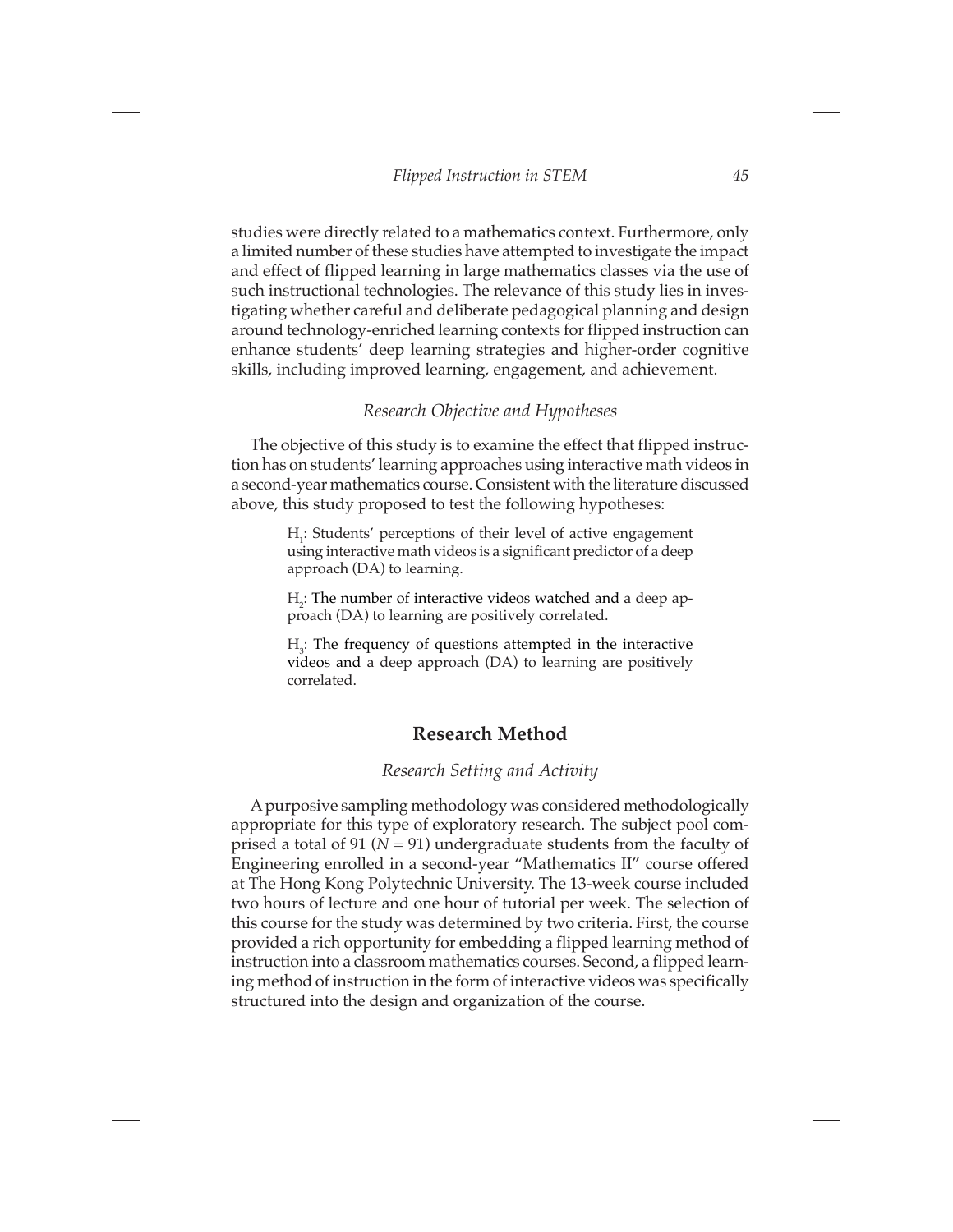#### *Technology*

HP5 (HTML5 package), an open-source online authoring tool for creating rich interactive e-learning content such as quiz-embedded interactive videos, was used in this study. This software provides for varied self-contained HTML5 interactive content and a wide range of customizable options that can be used to enhance student interaction and engagement with the course material. Moreover, the quiz-embedded video feeds allow the instructor to add multiple-choice, fill-in-the-blank, short-answer, and various other interactive formats to the videos. Finally, the authoring tool, besides extending the capabilities of the quizzes in a more interactive way, also allows for performance tracking and instant feedback of students by testing their understanding of fundamental mathematical concepts and applications. Screen captures from the HP5 interactive videos on the topic of solving non-homogeneous partial differential equations with links to drag-and-drop and multiple-choice question formats are shown in Figures 1 and 2. The first interactive link (see Figure 1) queries students on the topic of linear ordinary differential equations for which they solve the equations for the time variable function after separation of variables, and the second interactive link (see Figure 2) presents a multiple-choice question with reference to the eigenfunction of expansion in the space variable.

#### *Instructional Method*

Unlike conventional video recordings, interactive videos allow students to take control of the learning process by checking their knowledge with multiple-choice, fill-in-the-blank, and short-answer types of interactions with immediate feedback. Given that the course learning outcomes and content were *a priori* defined by the instructor, a combination of three 14-minute interactive video lectures on the method of eigenfunction expansion and substitution were tailor-made for this purpose. The interactive components were designed using HP5 and comprised multiple-choice, true-false, and short-answer questions.

#### *The Instruments*

Two instruments were used in this study to assess the effect of flipped classroom instruction on students' learning approaches. The data were collected using a self-completed questionnaire based on two instruments, yielding 91 usable samples. The first instrument, the Active Engagement Student Perception Survey (AESPS), was developed to assess students' perceptions of the flipped classroom model using interactive videos. The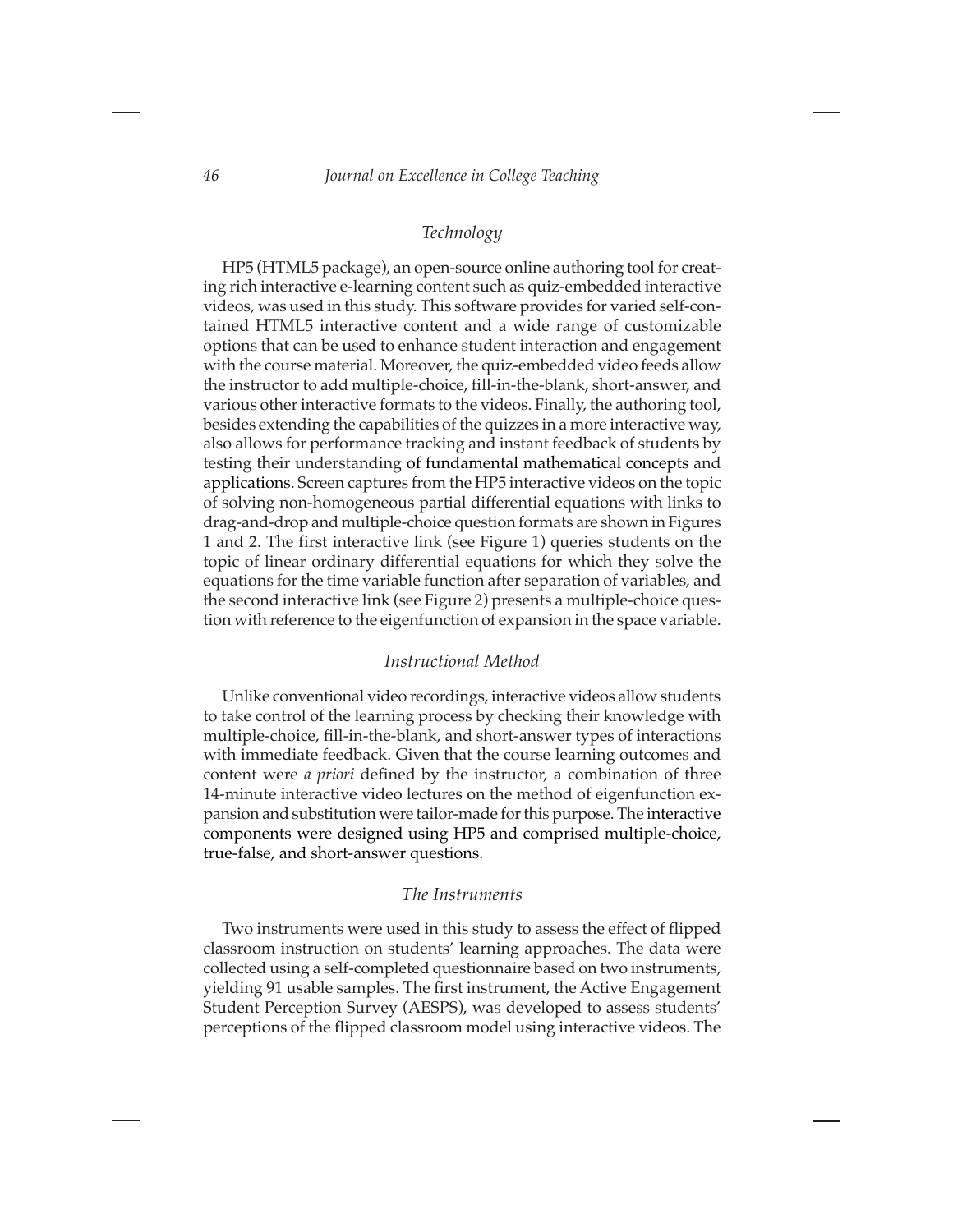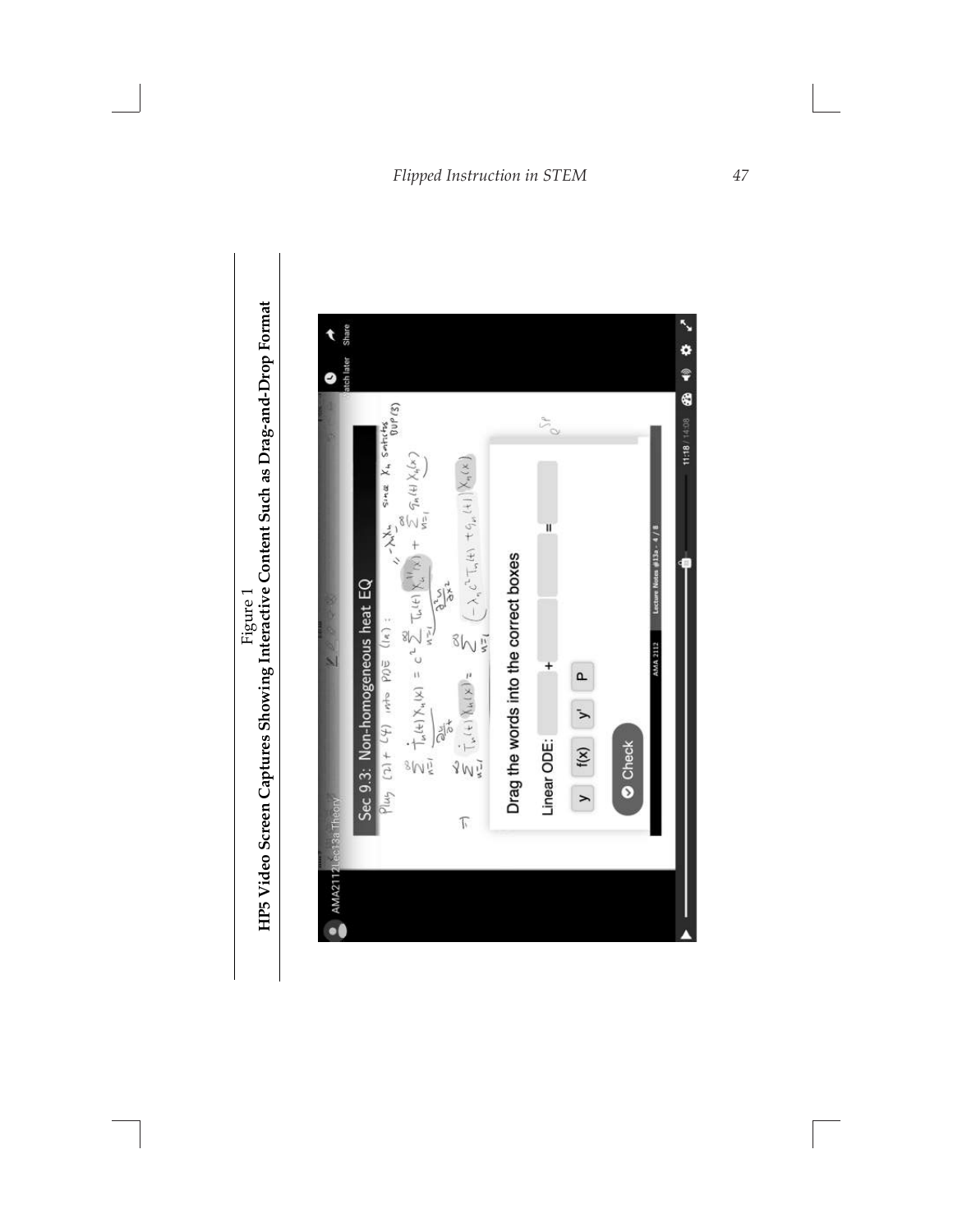

Figure 2 **HP5 Video Screen Captures Showing Interactive Content Such as Multiple-Choice Question Format**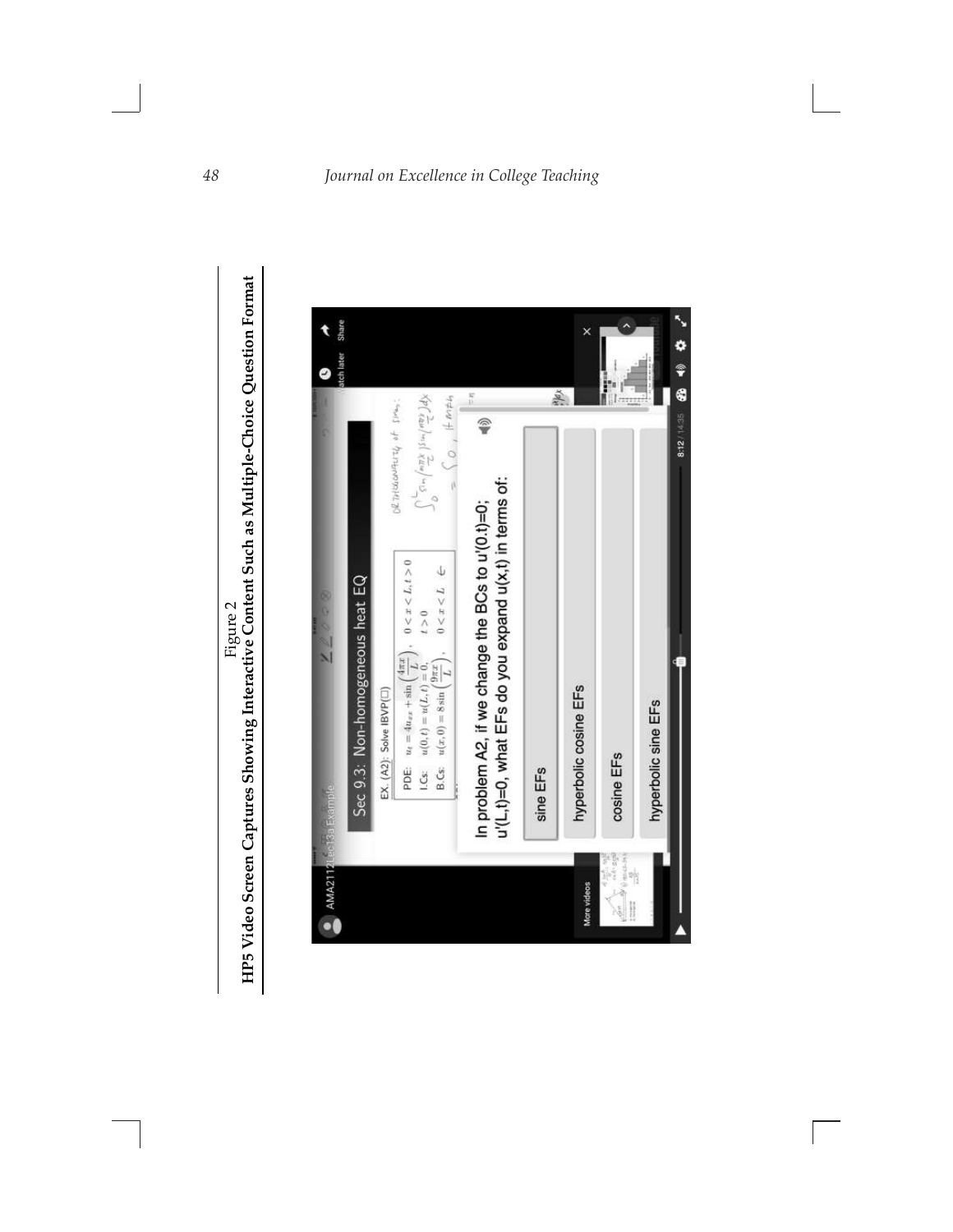9-item questionnaire (see Table 2) measures the following three constructs of students' perceptions on the flipped classroom teaching format and the use of interactive videos: Learning Context (LC), Interactive Engagement (IE), and Affective Expression (AE). Learning Context (LC) refers to the degree to which the learning situation facilitates the learning process using the flipped classroom approach. Interactive Engagement (IE) refers to the degree to which the activities in the flipped classroom approach encourage learners to engage through an open exchange of ideas and interactions. Affective Expression (AE) refers to the degree to which learners appropriate their motivational orientations and dispositions toward the flipped classroom approach. Each construct included three question items, and each item was developed using a 5-point Likert-type scale, with values ranging from 1 (*strongly disagree*) to 5 (*strongly agree*).

Results of the Cronbach's alpha coefficients were .84 for the Learning Context (LC) scale, .89 for the Interactive Engagement (IE) scale, and .82 for the Affective Expression (AE) scale. These measures that the scales were not only reliable, but also valid measures for the constructs under study. To guarantee validation and reliability, the survey instrument was developed using a process of conceptual construct validation and reliability (Moore & Benbasat, 1991).

The second instrument, the Study Process Questionnaire (SPQ), developed by Biggs (1987), was utilized specifically to determine students' approaches to learning. Moreover, the SPQ, which has been extensively utilized in research studies to examine learning behaviors in a higher education context, measures two main aspects associated with learning: a deep learning approach and a surface learning approach. Numerous studies have used various forms of the instrument in different educational contexts (Fryer, Ginns, Walker, & Nakao, 2012; Sharma, Stewart, Wilson, & Gokalp, 2013). In this study, we used the Revised Two-Factor Study Process Questionnaire (R-SPQ-2F) developed by Biggs, Kember, and Leung (2001). The modified version comprised 20 items characterized by two main scales of learning approaches, Deep Approach (DA) and Surface Approach (SA), with four sub-scales: Deep Motive (DM), Deep Strategy (DS), Surface Motive (SM), and Surface Strategy (SS) (see Table 3). Each subscale comprised five items, and a 5-point Likert scale was used to score the responses on each item, with values ranging from 1 (*never or only rarely true for me*) to 5 (*always or almost always true for me*).

#### *The Main Empirical Study*

For this study a non-probability, purposive sampling technique was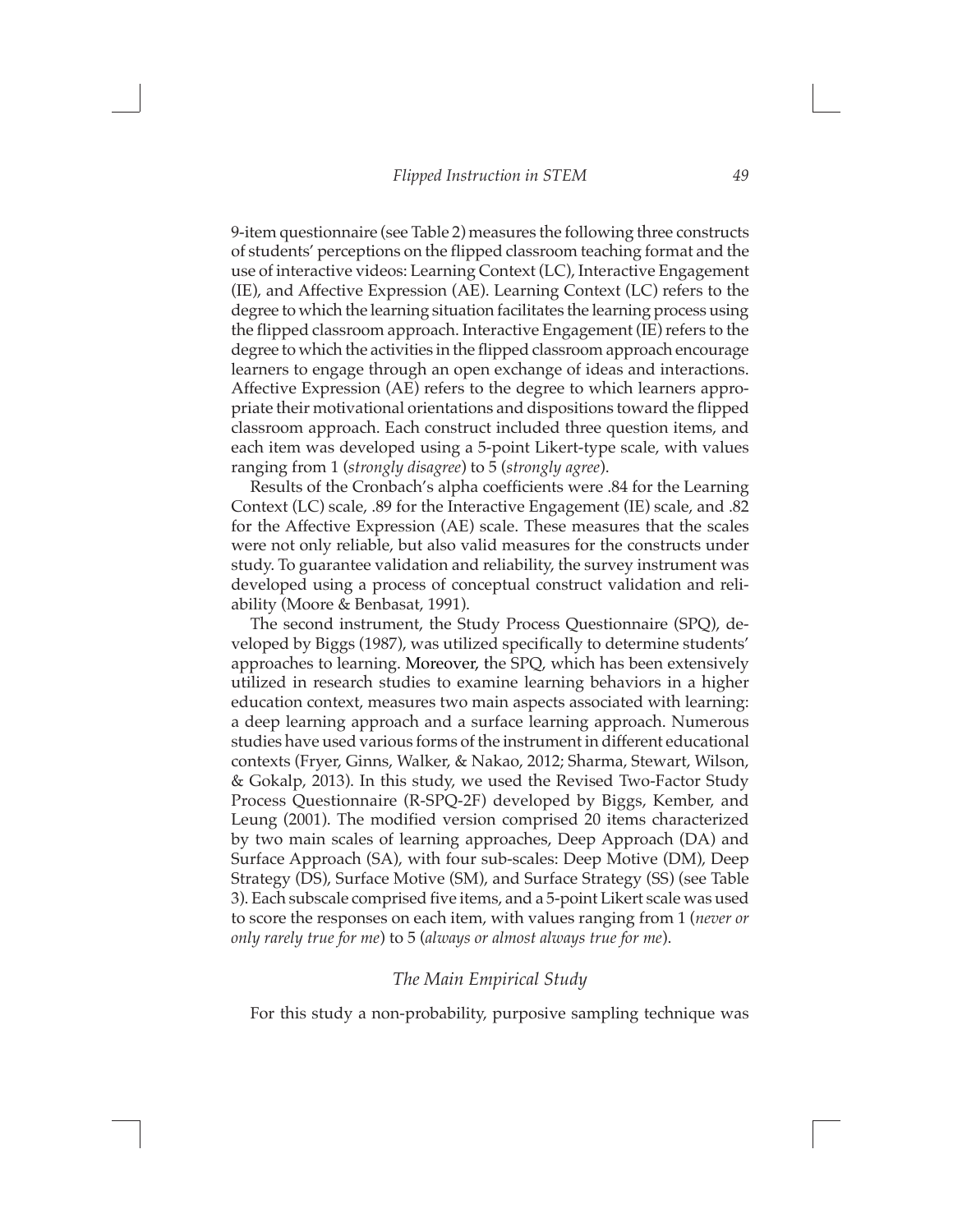|                                    |          | Scale and Items of the Active Engagement Student Perception Survey (AESPS)<br>Table 2                                                                                  |
|------------------------------------|----------|------------------------------------------------------------------------------------------------------------------------------------------------------------------------|
| Scale                              | Item     |                                                                                                                                                                        |
| Learning Context<br>$\overline{C}$ | .<br>Ö   | The flipped classroom teaching style gave me more flexibility in learning<br>the course content.                                                                       |
|                                    | zi<br>Ö  | I prefer the flipped classroom teaching style because it gave me more time<br>to practice problem solving than the traditional lecturing style.                        |
|                                    |          | Q7. I prefer the use of interactive videos.                                                                                                                            |
| Engagement (IE)<br>Interactive     | S.<br>Si | The use of interactive videos enabled me to collaborate with other<br>students.                                                                                        |
|                                    |          | opportunities to communicate with other students than the traditional<br>Q5. I prefer the flipped classroom teaching style because it gave me more<br>lecturing style. |
|                                    | .<br>ඊ   | The interactive videos helped me to express my ideas or and opinions in<br>class.                                                                                      |
| Affective                          |          | Q3. I liked watching the lecture materials on video.                                                                                                                   |
| Expression (AE)                    |          | I was more motivated to learn how to solve problems in the flipped<br>Q6. I prefer the new lecturing style.                                                            |
|                                    | s.<br>Si | classroom than in a traditional classroom.                                                                                                                             |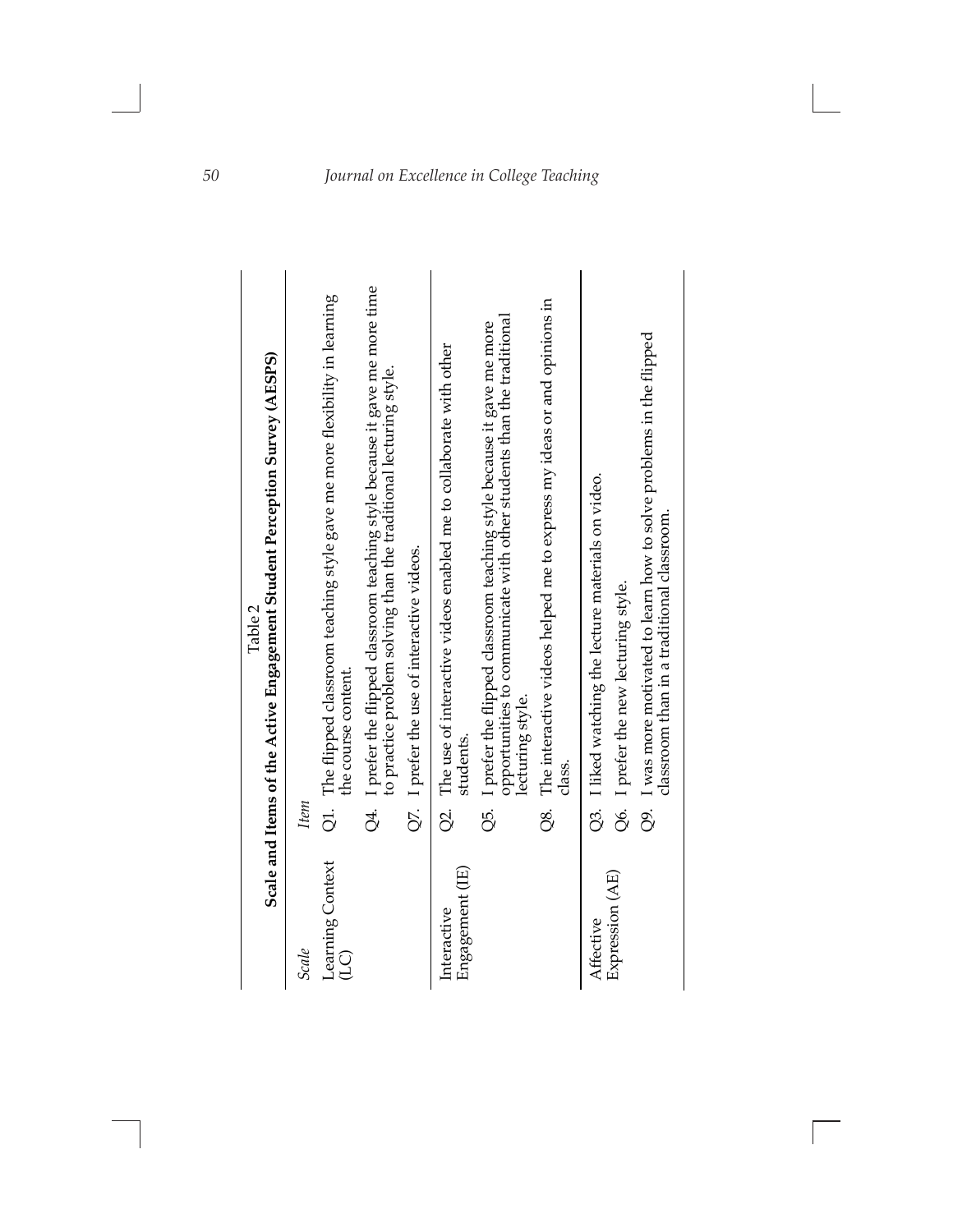Q9. I find that studying academic topics can at times be as exciting I find that studying academic topics can at times be as exciting Q6. I find most new topics interesting and often spend extra time I find most new topics interesting and often spend extra time<br>trying to obtain more information about them. Q5. I feel that virtually any topic can be highly interesting once I I feel that virtually any topic can be highly interesting once I Q2. I find that I have to do enough work on a topic so that I can Q18. I make a point of looking at most of the suggested readings I find that I have to do enough work on a topic so that I can I make a point of looking at most of the suggested readings Q10. I test myself on important topics until I understand them interesting topics which have been discussed in different reference and the control of the state of the been discussed in different I test myself on important topics until I understand them Q17. I attend most classes with questions in mind that I want I attend most classes with questions in mind that I want Q1. I find that at times studying gives me a feeling of deep I find that at times studying gives me a feeling of deep Scale and Items of the Revised Two-Factor Study Process Questionnaire (R-SPQ-2F) **Scale and Items of the Revised Two-Factor Study Process Questionnaire (R-SPQ-2F)** Q13. I work hard at my studies because I find the material I work hard at my studies because I find the material I spend a lot of my free time finding out more about Q14. I spend a lot of my free time finding out more about form my own conclusions before I am satisfied. form my own conclusions before I am satisfied. trying to obtain more information about them. **Item** *Scale Subscale Item* as a good novel or movie. as a good novel or movie. that go with the lectures. that go with the lectures.personal satisfaction. personal satisfaction. Table 3 completely. interesting. interesting. answered. get into it. answered. classes. Q17. Q13. Q10. Q14.  $Q18$ . Q5.  $Q$  $\delta$  $\partial$  $\overline{S}$ Strategy (DS) Subscale Deep<br>Motive<br>(DM) Deep **Approach (DA) Deep**  Scale

# *Flipped Instruction in STEM 51*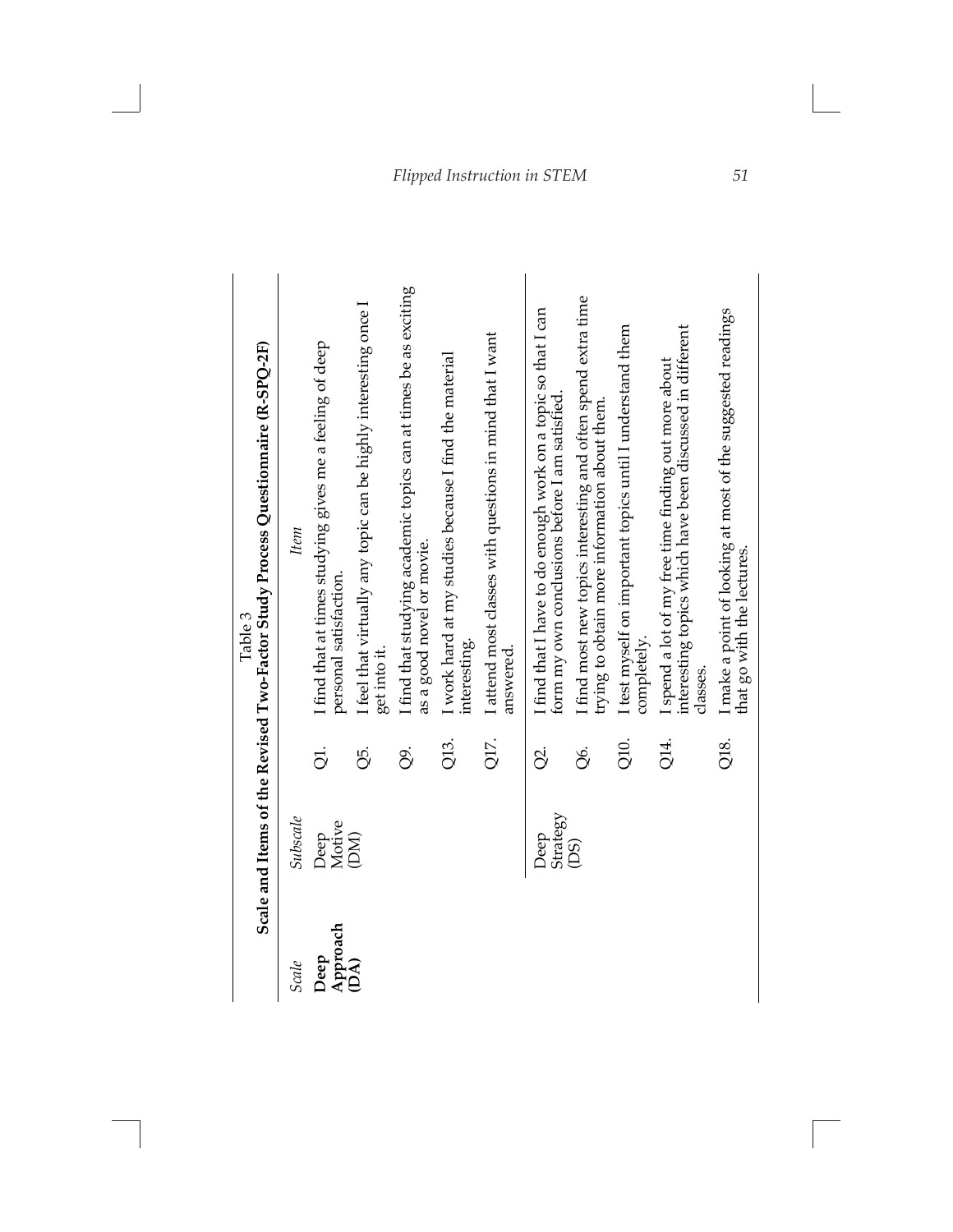|               |                          |                | Scale and Items of the Revised Two-Factor Study Process Questionnaire (R-SPQ-2F)<br>Table 3 (continued)                                                              |
|---------------|--------------------------|----------------|----------------------------------------------------------------------------------------------------------------------------------------------------------------------|
| Scale         | Subscale                 |                | Item                                                                                                                                                                 |
| Surface       | Surface                  | Q3.            | My aim is to pass the course while doing as little work as                                                                                                           |
| Approach (SA) | Motive<br>(SM)           | Q7.            | I do not find my course very interesting, so I keep my work to<br>the minimum.<br>possible.                                                                          |
|               |                          | $\overline{C}$ | I find I can get by in most assessments by memorizing key<br>sections rather than trying to understand them.                                                         |
|               |                          | Q15.           | I find it is not helpful to study topics in depth. It confuses me                                                                                                    |
|               |                          |                | and wastes time, when all you need is a passing acquaintance<br>with topics.                                                                                         |
|               |                          | Q19.           | I see no point in learning material which is not likely to be in<br>the examination.                                                                                 |
|               | Strategy<br>Surface      | S.             | I only study seriously what is given out in class or in the<br>course outlines.                                                                                      |
|               | $\widetilde{\mathrm{S}}$ | $\infty$       | I learn some things by rote, going over and over them until I<br>know them by heart even if I do not understand them.                                                |
|               |                          | Q12.           | I generally restrict my study to what is specifically set, as I<br>think it is unnecessary to do anything extra.                                                     |
|               |                          | Q16.           | significant amounts of time studying material everyone knows<br>I believe that lecturers should not expect students to spend<br>for which they will not be examined. |
|               |                          | 020.           | I find the best way to pass examinations is to try to remember<br>answers to likely questions.                                                                       |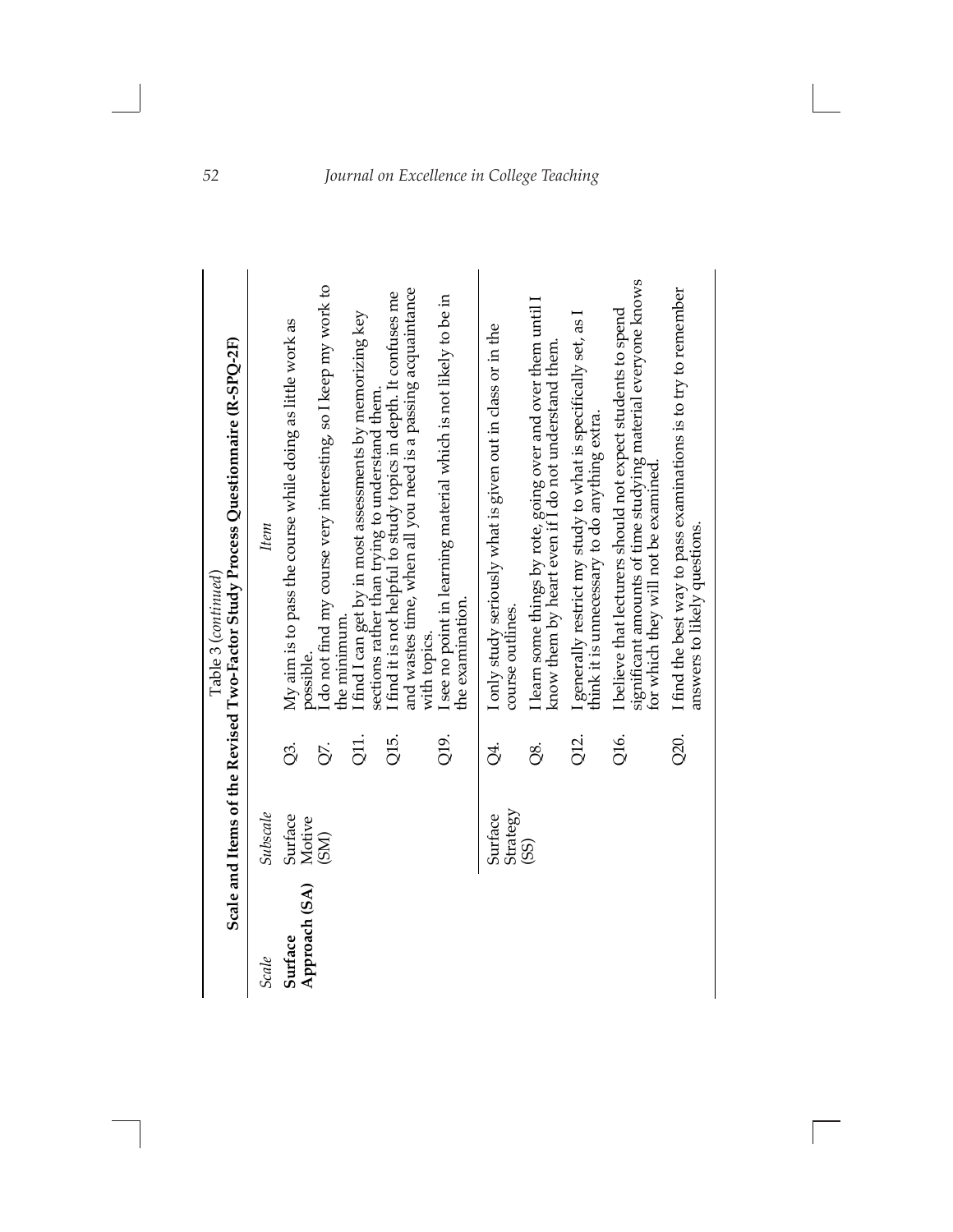employed to select a sample size of 91 ( $N = 91$ ) respondents. Moreover, a purposive sampling method is typically employed when the sample selected is readily available in the particular time frame of the study and when the experimental design includes random assignment to the treatment groups. A power test was performed to determine the sample size requirements. With a sample size of 91, a significance level of 0.05, and a test power of 0.95, the study had a power of 0.852 to yield a statistically significant result (Cohen, 1977). Hence, students taking the course (Mathematics II) represented a sample size adequate for statistical testing and analysis (Cochran & William, 1977).

From weeks 1-12, 91 students participated in the traditional classroom lecture format facilitated by the instructor. In week 13 the same students participated in the flipped learning approach using interactive video lectures, facilitated by the same instructor but with the difference being the teaching method using the flipped learning approach supported by interactive video technology (see Table 4). This study utilized a onegroup before-after quasi-experimental design (Cook, Campbell, & Day, 1979); this design was employed for the following reasons. First, while it would be ideal to use a conventional experimental design and carry out random assignment to treatment and control groups, the lack of availability of two classes of students taking the same course necessitated a one-group before-after quasi-experimental design for both practical and ethical reasons. Second, ideally, if the flipped learning approach could be implemented around the middle of the term, it would allow a longer exposure for students to experience this new approach. That being said, the instructor participating in the study was keen to ensure that the materials would be covered using the current approach. Given the voluntary nature of the study, study, permission for a 13-week before-after intervention design using a flipped learning approach was granted. Moreover, while it is acknowledged there could be a novelty effect from using a flipped learning approach for one week, it would also be difficult to ascertain the wear out effect should a longer period be used. Hence, for the purpose of this exploratory study, the existence of such a novelty effect is accepted as a limitation.

At the end of the flipped learning intervention in week 13, the Active Engagement Student Perception Survey (AESPS) and the Revised Two-Factor Study Process Questionnaire (R-SPQ-2F) were administered to students to complete. The two instruments served an important role in assessing the effect that flipped instruction had on students' learning approaches (that is, the deep learning approach and the surface learning approach).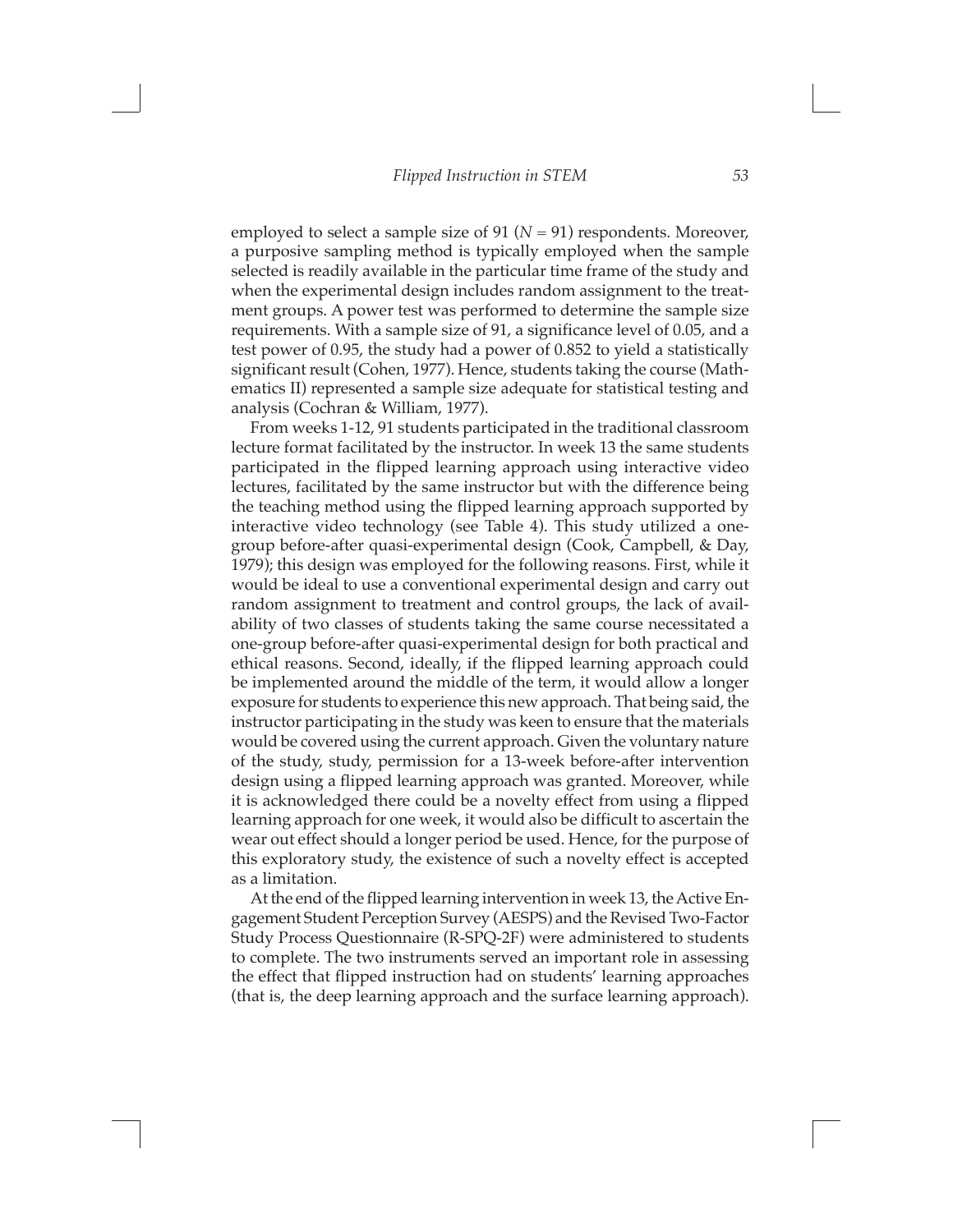|                                                                        | Type of Activity, Sample Size, and Duration | Table 4                 |             |
|------------------------------------------------------------------------|---------------------------------------------|-------------------------|-------------|
| Type of Activity                                                       | Sample Size                                 | Duration of<br>Exercise | Facilitator |
| Traditional<br>instructor-led<br>lecture                               | 91                                          | Weeks 1-12              | Instructor  |
| Flipped<br>learning<br>approach using<br>interactive<br>video lectures | 91                                          | Week 13                 | Instructor  |

# **Results and Analyses**

#### *Statistical Analyses Performed*

Frequency distributions were calculated for all participants in the study. Table 5 shows the number of interactive videos watched in relation to the gender of the participants (81 males and 10 females). Before testing the relationship coefficients of each of the three hypotheses, we tested a number of correlations using data from the study. We tested the relationship between the number of interactive videos watched and the frequency of questions attempted on the interactive videos. Using a Chi-Square test (*p* <0.001), we found the number of interactive videos students watched and the frequency of questions they attempted on the interactive videos were positively associated. We found that those students who regularly attempted the interactive questions had watched all three videos (see Table 6).

Next, we tested the relationship between the number of interactive videos watched and students' willingness to express ideas or opinions using the interactive videos. Using a Chi-Square test (*p* <0.001), we found that the number of interactive videos watched and students' willingness to express ideas or opinions using the interactive videos were positively correlated. Hence, the group of students who watched the three interactive videos appeared to be more willing to express their ideas or opinions voluntarily (see Table 7).

Furthermore, we tested the relationship between the number of interactive videos watched and the total time students spent on the subject matter of the course compared to their other courses. Using a Chi-Square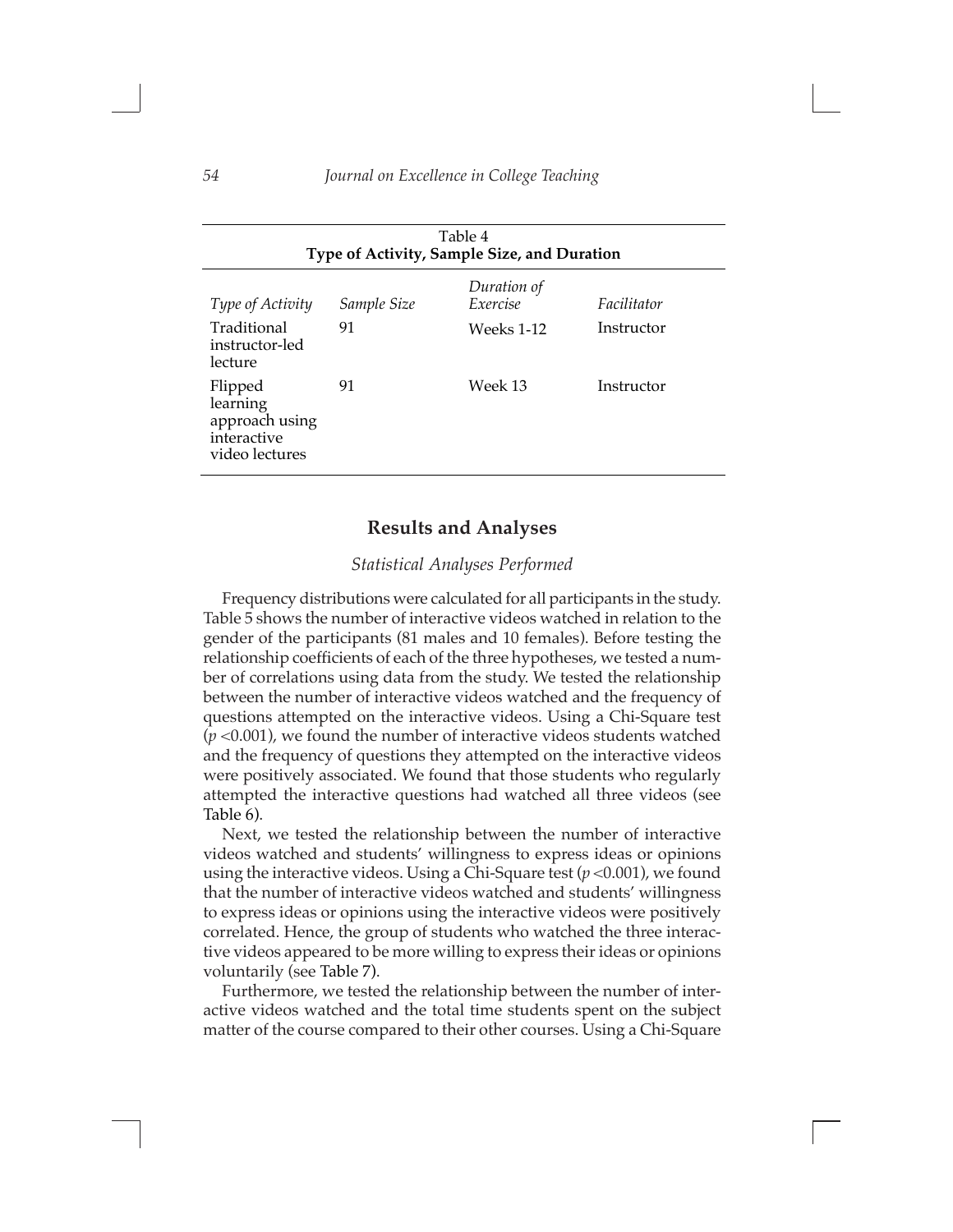|                                         | Table 5<br><b>Viewing of Videos by Students</b> |       |
|-----------------------------------------|-------------------------------------------------|-------|
|                                         |                                                 | Total |
| How many interactive videos             | $\theta$                                        | 18    |
| did you watch out of the total of<br>3? | $\mathbf{1}$                                    | 27    |
|                                         | 2                                               | 9     |
|                                         | 3                                               | 37    |
| Total                                   |                                                 | 91    |

test  $(p \le 0.005)$ , we found that the number of interactive videos watched and the duration of time the students spent on the subject matter of the course compared to other courses were positively related. The students who did not watch any interactive videos spent less time on this course than on their other courses (see Table 8).

Finally, we performed a *t* test to examine the relationship between the number of interactive videos watched and their choices for Q4, Q5, Q6, and Q7 of the Active Engagement Student Perception Survey (AESPS). The results, illustrated in Table 9, show that only preference toward the usage of interactive videos (Q7) and the number of videos viewed were found to be significantly related  $(p=.018)$ .

### *Hypotheses Testing*

In this section, we test each of the hypotheses presented in the previous section using multiple linear regression analysis. To test each of the hypotheses, Pearson's correlation was performed from the AESPS and R-SPQ-2F scores. Statistical significance was set at *p* <0.05 for all hypothesis tests, while partial support was acknowledged at significance levels between 0.05 and 0.10.

# **H1 : Students' perceptions of their level of active engagement using interactive math videos is a significant predictor of a deep approach (DA) to learning.**

For hypothesis 1, a correlational analysis was performed between the self-reported levels of active engagement with the interactive lecture videos and learning approach. Using Pearson's correlation, we found that overall, students' perceptions of their level of active engagement was positively (\*\* $p$  <0.05; \* $p$  <0.10) related to a deep approach (DA) to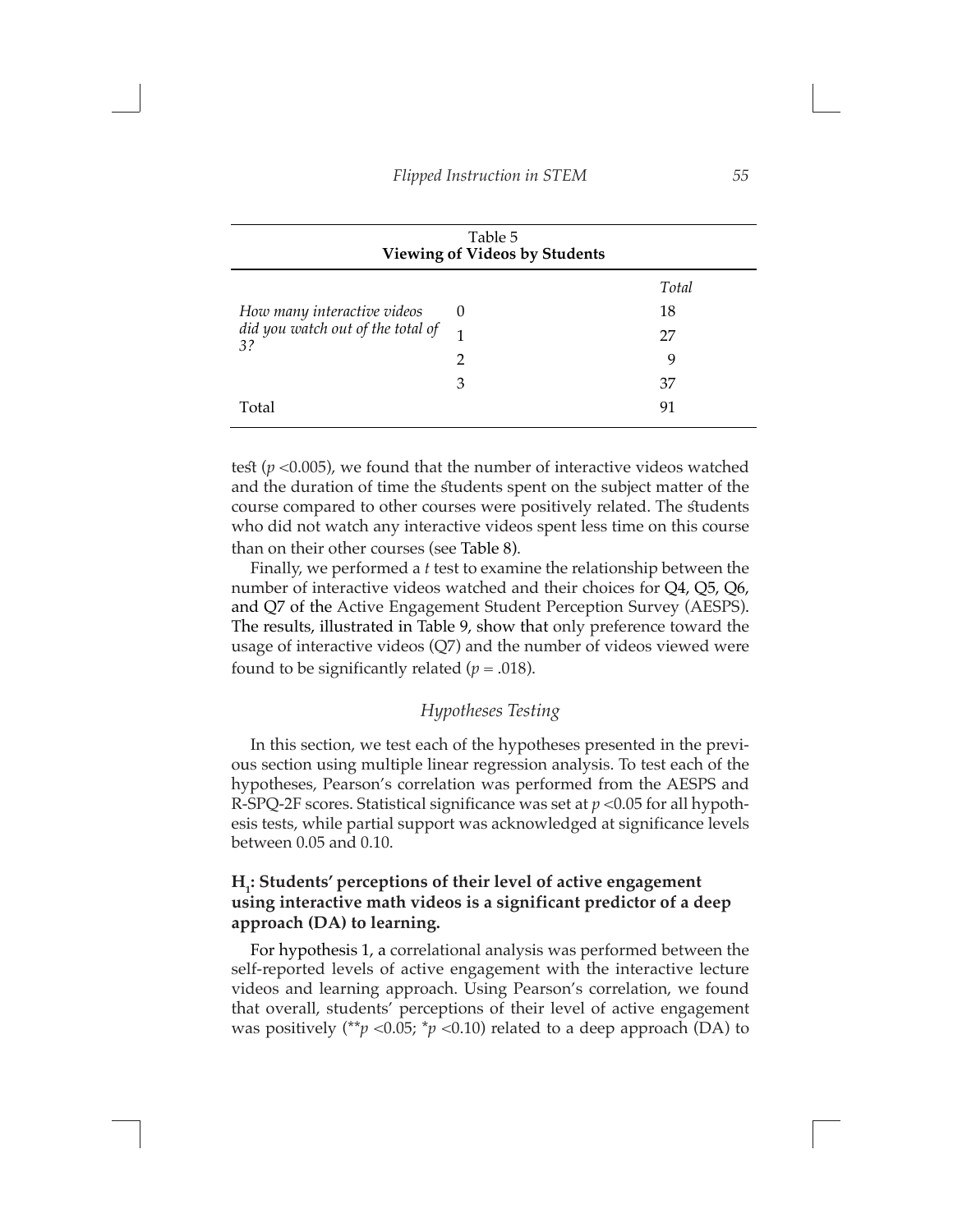|                                         |             | Results of Chi-Square Test (* $p < 0.001$ )<br>Table 6 |                                                            |                 |                         |
|-----------------------------------------|-------------|--------------------------------------------------------|------------------------------------------------------------|-----------------|-------------------------|
|                                         |             | videos when you watched them?                          | How often did you attempt the questions in the interactive |                 |                         |
|                                         | Never       | Some of the<br>Time                                    | Most of the<br>Time                                        | All the<br>Time | Total                   |
| How many                                | $4(77.8\%)$ | $3(16.7\%)$                                            | $1(5.6\%)$                                                 | $(0.0\%)$       | $\frac{\infty}{\infty}$ |
| did you watch out<br>interactive videos | $4(14.8\%)$ | 20 (74.1%)                                             | $3(11.1\%)$                                                | $0(0.0\%)$      |                         |
| of the total of $3$ ?                   | $(11.1\%)$  | 6(66.7%)                                               | $2(22.2\%)$                                                | $0(0.0\%)$      |                         |
|                                         | 1(2.7%)     | $13(35.1\%)$                                           | $12(32.4\%)$                                               | (1 (29.7%)      |                         |
| Total                                   | 20 (22.0%)  | 42 (46.2%)                                             | $1(19.8\%)$                                                | 11 (12.1%)      |                         |
|                                         |             |                                                        |                                                            |                 |                         |

*56 Journal on Excellence in College Teaching*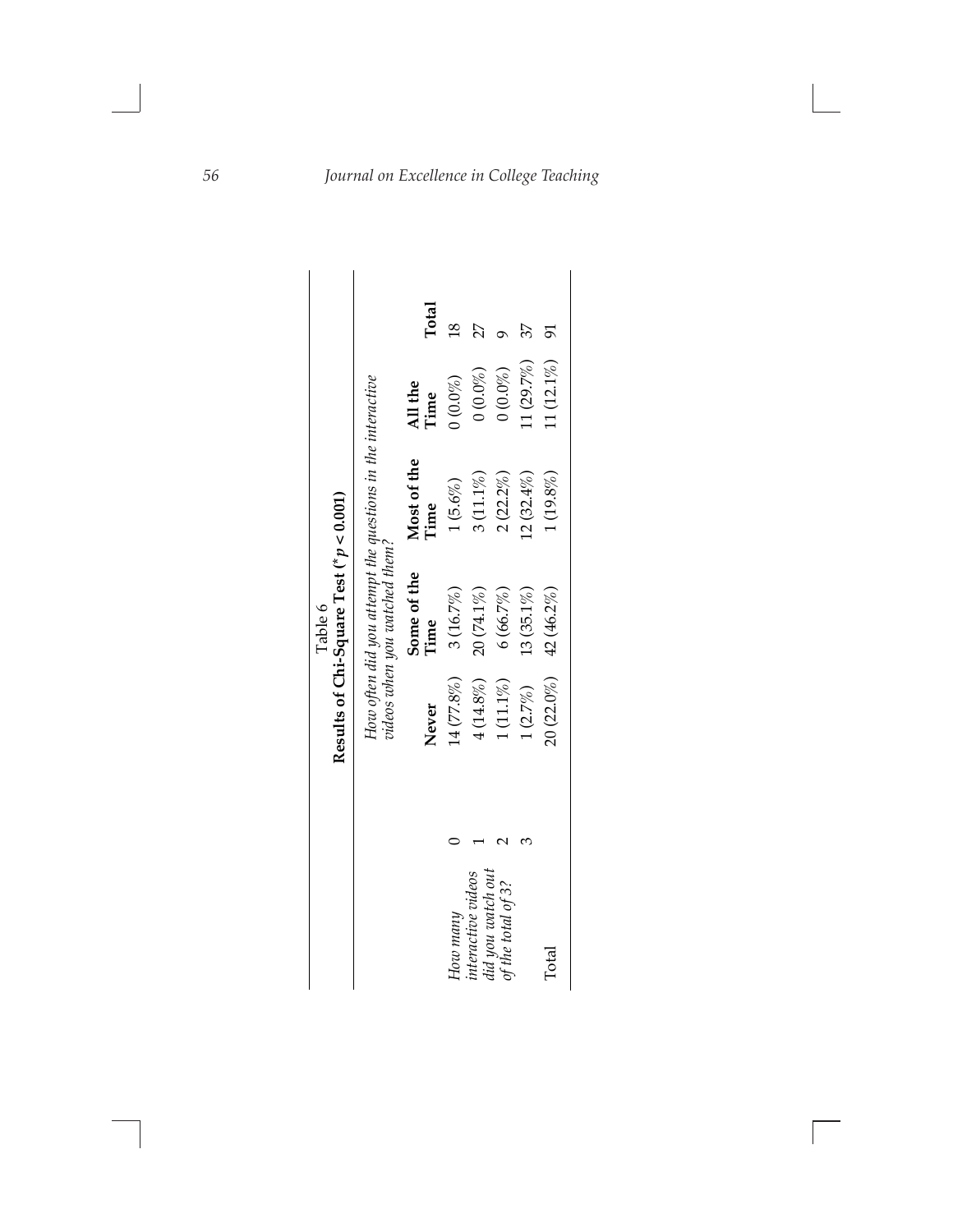|                                                   |            | Results of Chi-Square Test (* p < 0.001)<br>Table 7 |                                                                   |               |
|---------------------------------------------------|------------|-----------------------------------------------------|-------------------------------------------------------------------|---------------|
|                                                   |            |                                                     | The interactive videos helped me to express my ideas or opinions. |               |
|                                                   |            | Yes, Picked                                         |                                                                   |               |
|                                                   |            | by the                                              | Yes, Picked                                                       |               |
|                                                   | $\zeta$    | Instructor                                          | Voluntarily                                                       | Total         |
| How many interactive                              | 12(85.7%)  | $1(7.1\%)$                                          | $1(7.1\%)$                                                        |               |
| videos did you watch out<br>of the total of $3$ ? | 15 (57.6%) | $6(23.1\%)$                                         | $5(19.2\%)$                                                       | $26(30.6\%)$  |
|                                                   | 6(75%)     | 2(25%)                                              | $0.0\%$                                                           | 8 (9.4%)      |
|                                                   | 11(29.7%)  | $7(18.9\%)$                                         | 19(51.3%)                                                         | 37(3.5%)      |
| Total                                             | 44 (51.8%) | $16(18.8\%)$                                        | 25 (29.4%)                                                        | $85(100.0\%)$ |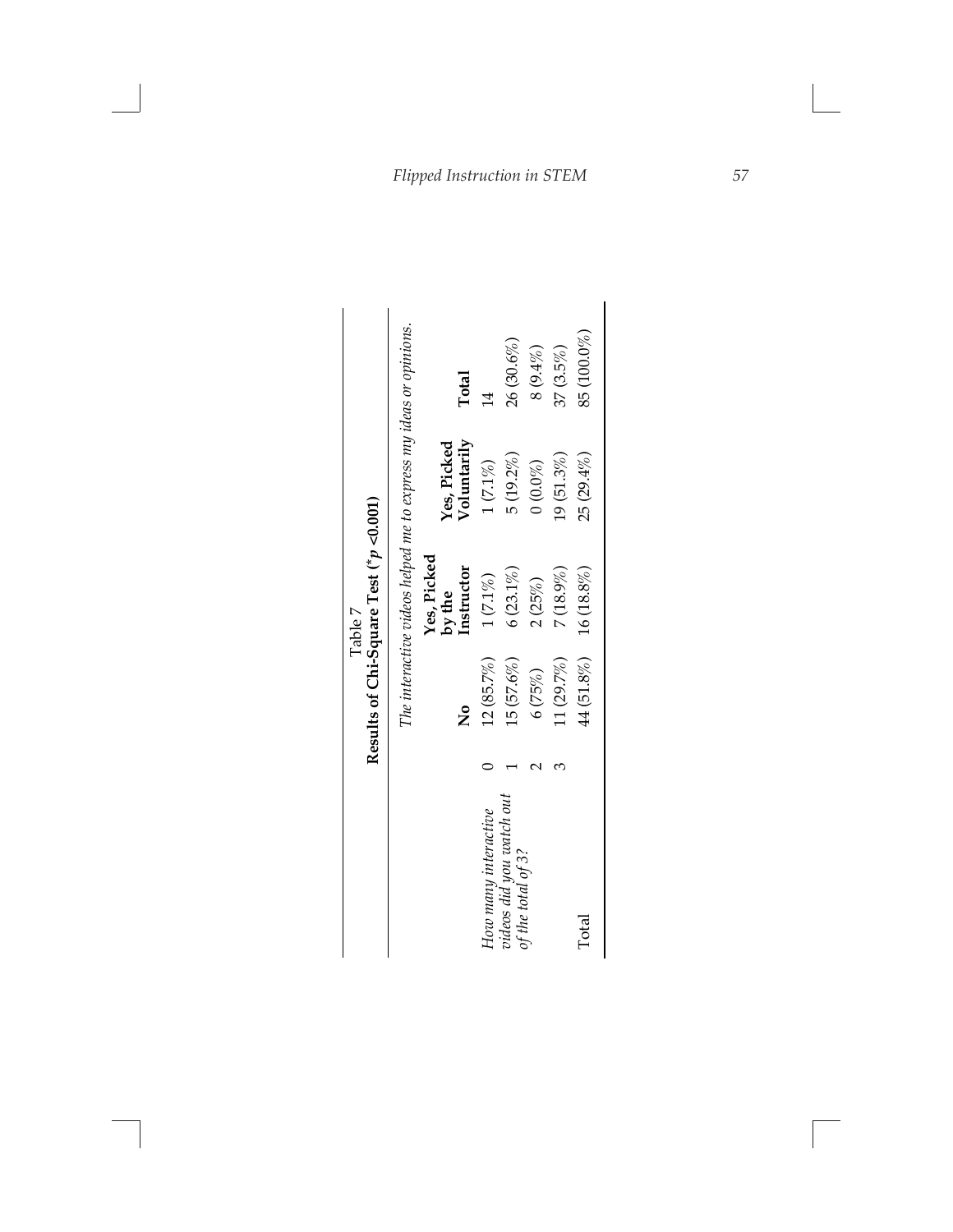|                                                  |                               | Results of Chi-Square Test (*p<0.005)<br>Table 8                 |                               |                |
|--------------------------------------------------|-------------------------------|------------------------------------------------------------------|-------------------------------|----------------|
|                                                  | compared to other courses?    | How much time did you spend on the subject matter of this course |                               |                |
|                                                  | Less Than<br>Courses<br>Other | As Much as<br>Courses<br>Other                                   | More Than<br>Other<br>Courses | Total          |
| videos did you watch out<br>How many interactive | 6(40%)                        | 4(26.7%)                                                         | 5(33.3%)                      | $\overline{5}$ |
| of the total of $3$ ?                            | $3(11.1\%)$                   | $12(44.4\%)$                                                     | $12(44.4\%)$                  | 27             |
|                                                  | $2(22.2\%)$                   | $0(0.0\%)$                                                       | 7 (77.7%)                     |                |
|                                                  | 1(2.7%)                       | 18 (48.6%)                                                       | 18 (48.6%)                    | 37             |
| Total                                            | $12(13.6\%)$                  | 34 (38.6%)                                                       | 42 (47.7%)                    | 88             |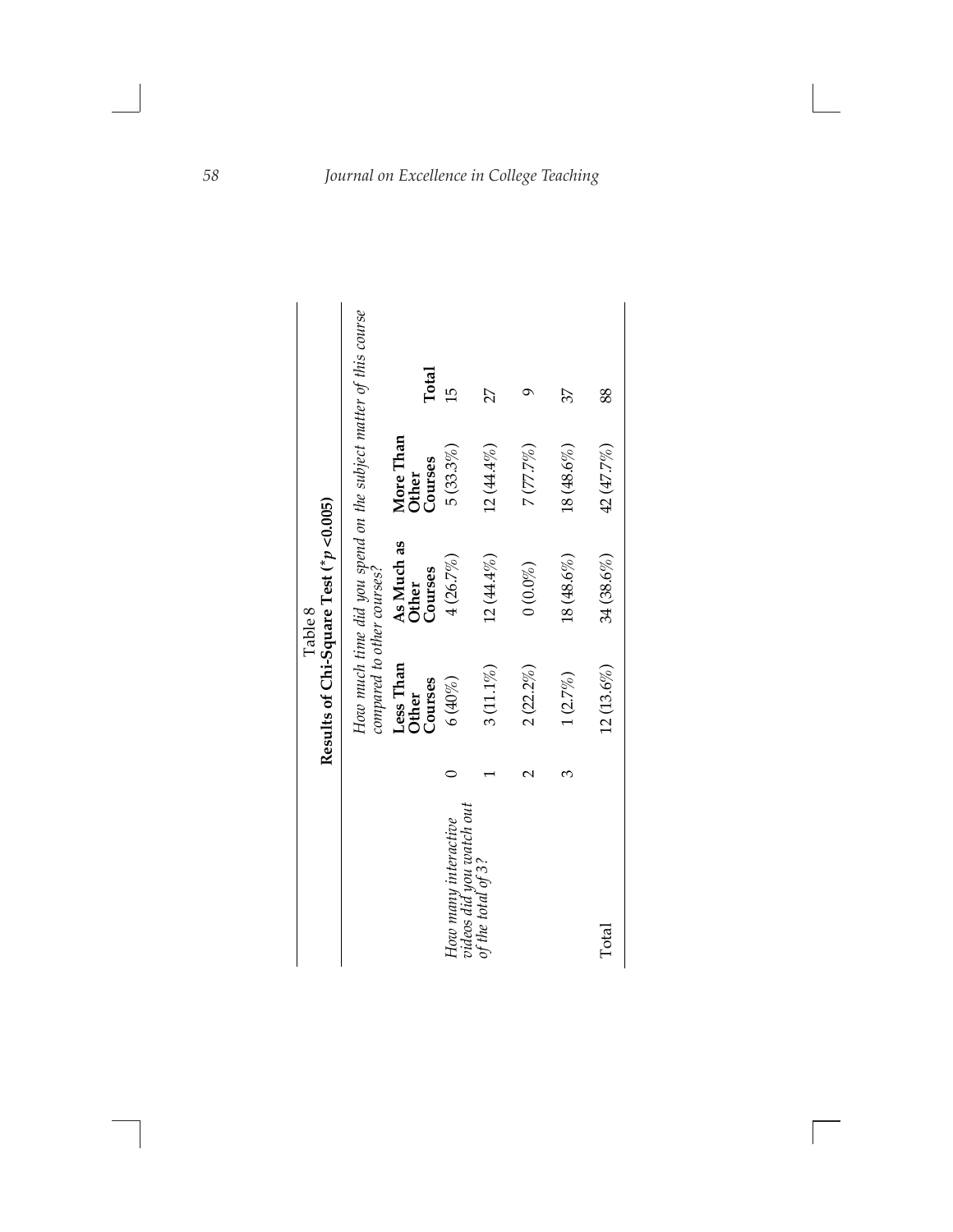|                                                                                                                                                                              |              | t Test Results (* $p$ < 0.5)<br>Table 9 |                |                                          |       |    |                    |
|------------------------------------------------------------------------------------------------------------------------------------------------------------------------------|--------------|-----------------------------------------|----------------|------------------------------------------|-------|----|--------------------|
|                                                                                                                                                                              |              |                                         |                | One-Sample Statistics (Test Value = 0.5) |       |    |                    |
|                                                                                                                                                                              | $\mathsf{z}$ | Mean                                    | $\overline{3}$ | Std. Error<br>Mean                       |       | ಕ  | Sig.<br>(2-tailed) |
| solving than the traditional lecturing<br>Q4. I prefer the flipped classroom<br>teaching style because it gave me<br>more time to practice problem<br>style.                 | 88           | 56                                      | 500            | 053                                      | 1.067 | 78 | 289                |
| more opportunities to communicate<br>Q5. I prefer the flipped classroom<br>teaching style because it gave me<br>with other students than the<br>traditional lecturing style. | 88           | 55                                      | 501            | 053                                      | .851  | 87 | 397                |
| Q6. I prefer the new lecturing style.                                                                                                                                        | 88           | Б <sub>2</sub>                          | 502            | 054                                      | .424  | 87 | 672                |
| Q7. I prefer the use of interactive<br>videos.                                                                                                                               | 88           | 63                                      | 487            | 052                                      | 2.408 | 87 | $018*$             |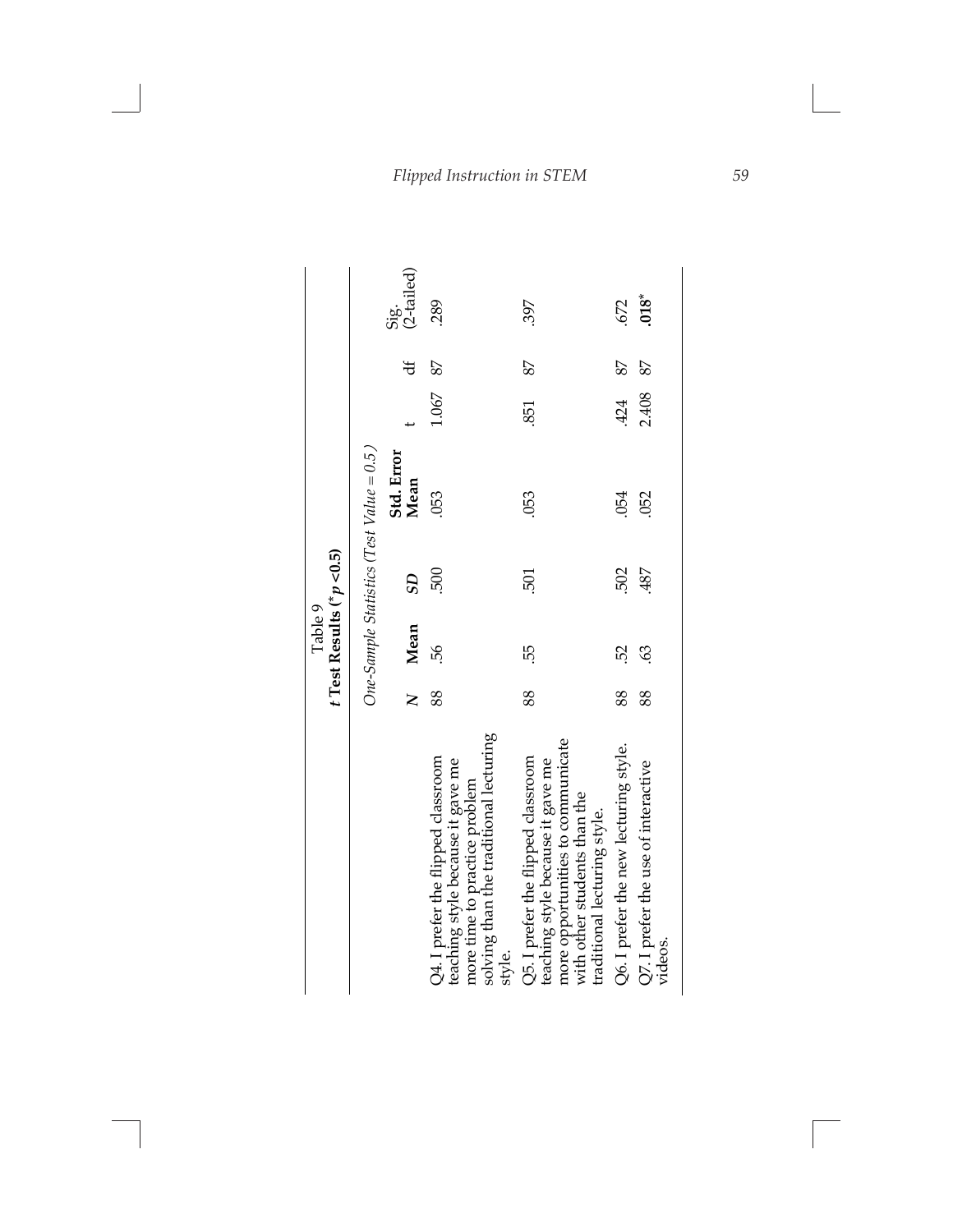learning (see Table 10). Moreover, we also found a positive relationship between students' perceptions of their level of active engagement and a deep motive (DM) and deep strategy (DS) approach to learning.

# **H2 : The number of interactive videos watched and a deep approach (DA) to learning are positively correlated.**

For hypothesis 2, a correlational analysis was performed between the number of interactive videos watched and learning approach. Using Pearson's correlation, we found a statistically significant correlation (\*\**p* <0.05; \**p* <0.10) between the number of interactive videos watched and a deep approach (DA) to learning. Moreover, we also found a statistically significant correlation between the number of interactive videos watched and a deep motive (DM) and deep strategy (DS) approach to learning (see Table 11).

# **H3 : The frequency of questions attempted in the interactive videos and a deep approach (DA) to learning are positively correlated.**

For hypothesis 3, a correlational analysis was performed between the frequency of questions attempted in the interactive videos and learning approach. Using Pearson's correlation, we found a statistically significant correlation (\*\* $p$  <0.05; \* $p$  <0.10) between the frequency of questions attempted and a deep approach (DA) to learning. Moreover, we also found a statistically significant correlation between the frequency of questions attempted in the interactive videos and a deep motive (DM) and deep strategy (DS) approach to learning (see Table 12).

# **Discussion, Limitations and Future Directions**

This study employed a correlational design to test each of the hypotheses developed. For hypothesis 1, a correlational analysis was conducted between the self-reported levels of active engagement and learning approaches using interactive lecture videos. For hypothesis 2, a correlational analysis was performed to examine the relationship between the number of interactive videos watched and learning approach. For hypothesis 3, a correlational analysis was carried out to examine the frequency of questions attempted in the interactive videos and learning approach. To summarize, all three hypotheses were supported by the data to varying degrees and at statistically significant levels.

With reference to hypothesis 1, the data indicated that students' perceptions of their level of active engagement was positively related (\*\**p* <0.05; \**p* <0.10) to a deep approach (DA) to learning. A positive relation-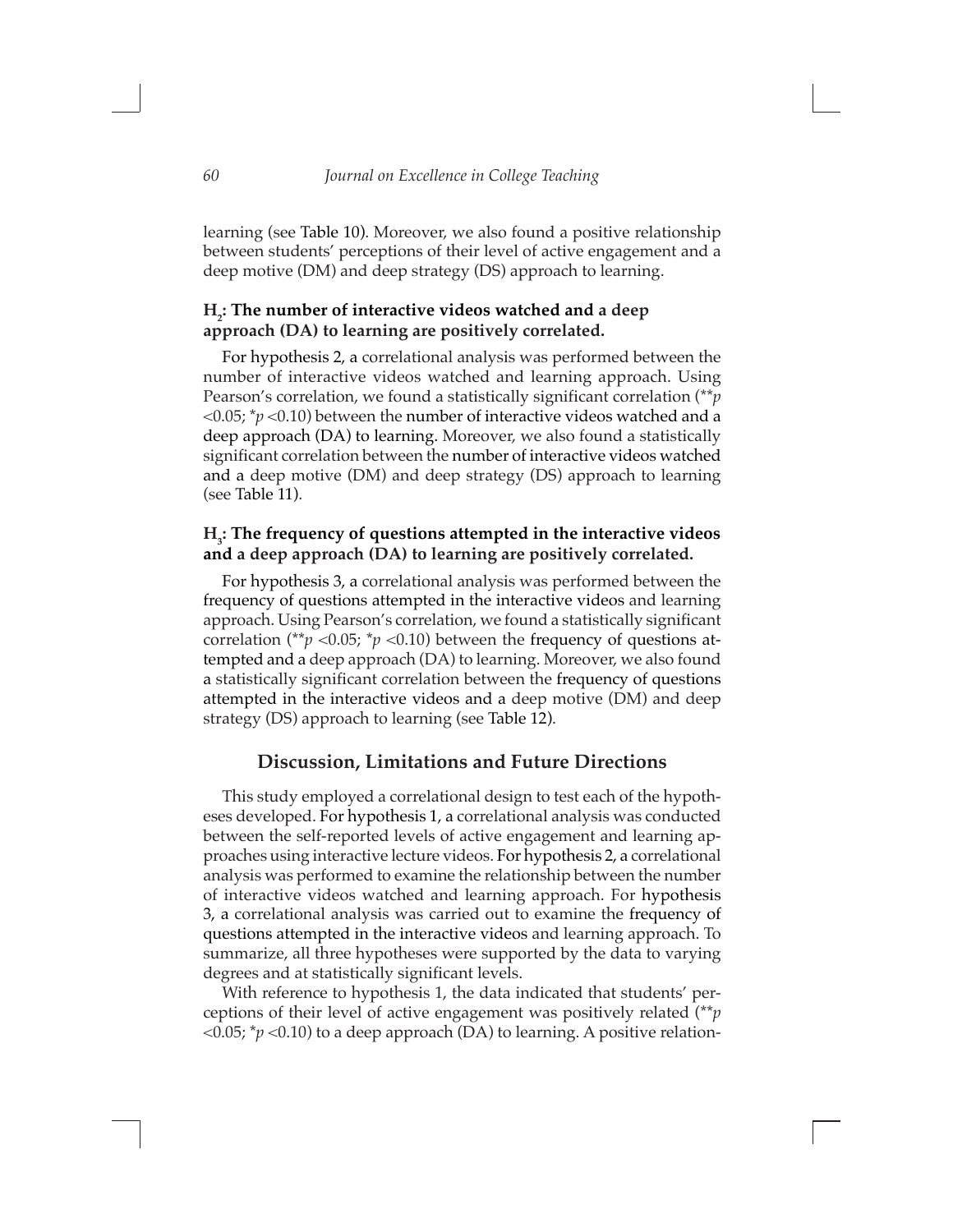| Pearson's Correlation Results (** $p$ < 0.05; * $p$ < 0.10)<br>Table 10 | Surface<br>Strategy<br>(SS)<br>Surface Surface<br>Approach Motive<br>(SA) (SM)<br>Deep<br>Strategy<br>(DS) (<br>Deep Deep L<br>Approach Motive S<br>(DA) (DM) (<br>Items | 025<br>$-065$<br>$-0.024$<br>064<br>$.181*$<br>$.126*$<br>teaching style gave me more<br>flexibility in learning the<br>Q1. The flipped classroom<br>course content. | $-003$<br>$-023$<br>$-0.14$<br>$.150*$<br>$.173*$<br>$.166*$<br>because it gave me more time<br>than the traditional lecturing<br>to practice problem solving<br>classroom teaching style<br>24. I prefer the flipped<br>style. | 015<br>-088<br>-.041<br>067<br>$.173*$<br>$.124*$<br>Q7. I prefer the use of<br>interactive videos. |
|-------------------------------------------------------------------------|--------------------------------------------------------------------------------------------------------------------------------------------------------------------------|----------------------------------------------------------------------------------------------------------------------------------------------------------------------|---------------------------------------------------------------------------------------------------------------------------------------------------------------------------------------------------------------------------------|-----------------------------------------------------------------------------------------------------|
|                                                                         | Scale                                                                                                                                                                    | Context (LC)<br>Learning                                                                                                                                             |                                                                                                                                                                                                                                 |                                                                                                     |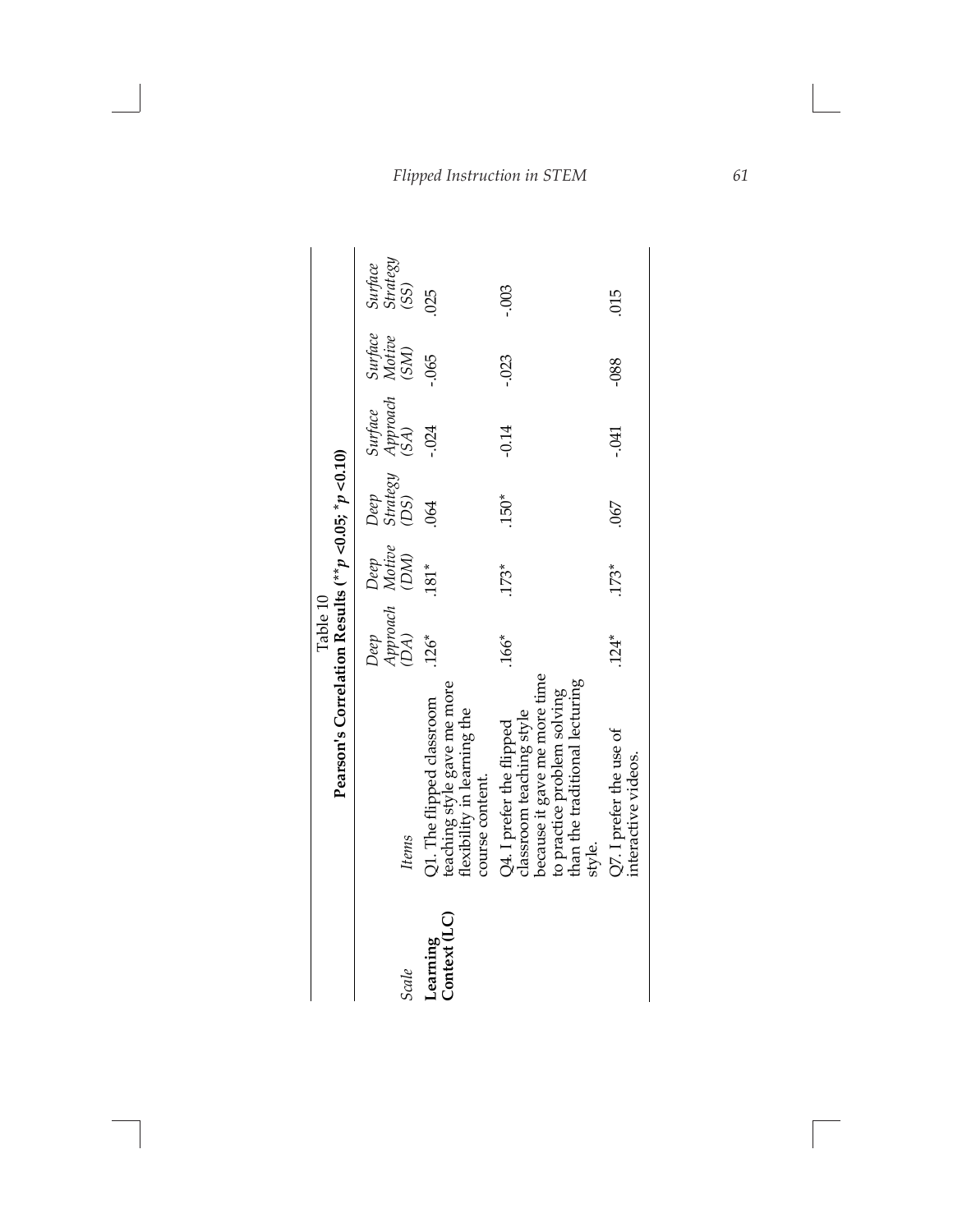|                         | Pearson's Correlation Results (** $p$ < 0.05; * $p$ < 0.10)                                                                                                                     | Table 10 (continued)                      |          |                          |                             |                           |                             |
|-------------------------|---------------------------------------------------------------------------------------------------------------------------------------------------------------------------------|-------------------------------------------|----------|--------------------------|-----------------------------|---------------------------|-----------------------------|
| Scale                   | <b>Items</b>                                                                                                                                                                    | Deep Deep<br>Approach Motive<br>(DA) (DM) |          | Deep<br>Strategy<br>(DS) | Surface<br>Approach<br>(SA) | Surface<br>Motive<br>(SM) | Surface<br>Strategy<br>(SS) |
| Interactive             | Q2. The use of interactive<br>collaborate with other<br>Engagement (IE) videos enabled me to<br>students.                                                                       | $190*$                                    | $176*$   | 194*                     | $-101$                      | $-162$                    | $-026$                      |
|                         | opportunities to communicate<br>with other students than the<br>traditional lecturing style.<br>classroom teaching style<br>because it gave me more<br>Q5. I prefer the flipped | $.029*$                                   | $.067*$  | $-0.012*$                | .089                        | .058                      | 117                         |
|                         | Q8. The interactive videos<br>ideas or opinions in class.<br>helped me to express my                                                                                            | .394**                                    | $.415**$ | $.351**$                 | $-229$                      | $-234$                    | $-207$                      |
| Expression<br>Affective | lecture materials on video.<br>Q3. I liked watching the                                                                                                                         | $.204***$                                 | $.209**$ | $.189*$                  | $\overline{0}$              | -.046                     | 087                         |
| ÂĒ)                     | Q6. I prefer the new lecturing .183*<br>style.                                                                                                                                  |                                           | $.208**$ | $.148*$                  | $-073$                      | $-0.077$                  | $-0.64$                     |
|                         | Q9. I was more motivated to $.267**$<br>in the flipped classroom than<br>learn how to solve problems<br>in a traditional classroom.                                             |                                           | $.321**$ | $.197*$                  | $-133$                      | $-101$                    | $-160$                      |

*62 Journal on Excellence in College Teaching*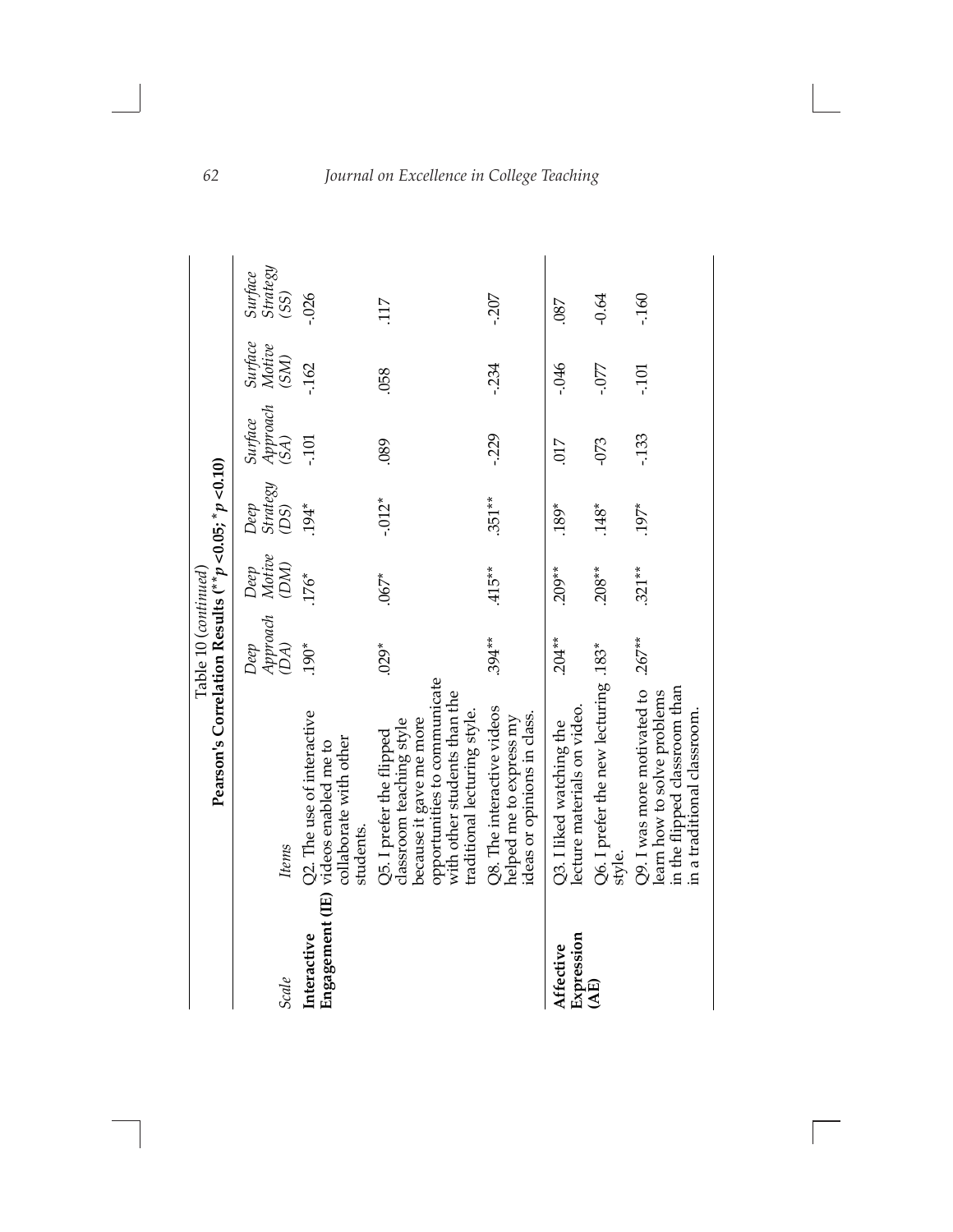| Pearson's Correlation Results (** $p < 0.05$ ; * $p < 0.10$ )                                                  | Table 11 |                      |                 |                                                                                             |        |                               |
|----------------------------------------------------------------------------------------------------------------|----------|----------------------|-----------------|---------------------------------------------------------------------------------------------|--------|-------------------------------|
| How many interactive videos did you watch?.405**<br><b>Items</b>                                               |          | $.392^{**}$          | $.398^{**}$     | Deep Deep Deep Surface Surface<br>Approach Motive Strategy Approach Motive<br>$-146$        | $-161$ | Surface<br>Strategy<br>$-117$ |
|                                                                                                                |          |                      |                 |                                                                                             |        |                               |
| Pearson's Correlation Results (** $p$ < 0.05; * $p$ < 0.10)                                                    | Table 12 |                      |                 |                                                                                             |        |                               |
| How often did you attempt the questions .382**<br>in the interactive videos when you<br>watched them?<br>Items |          | $.367$ <sup>**</sup> | $.377***$ - 187 | Deep Deep Deep Surface Surface Surface<br>Approach Motive Strategy Approach Motive Strategy | $-216$ | $-140$                        |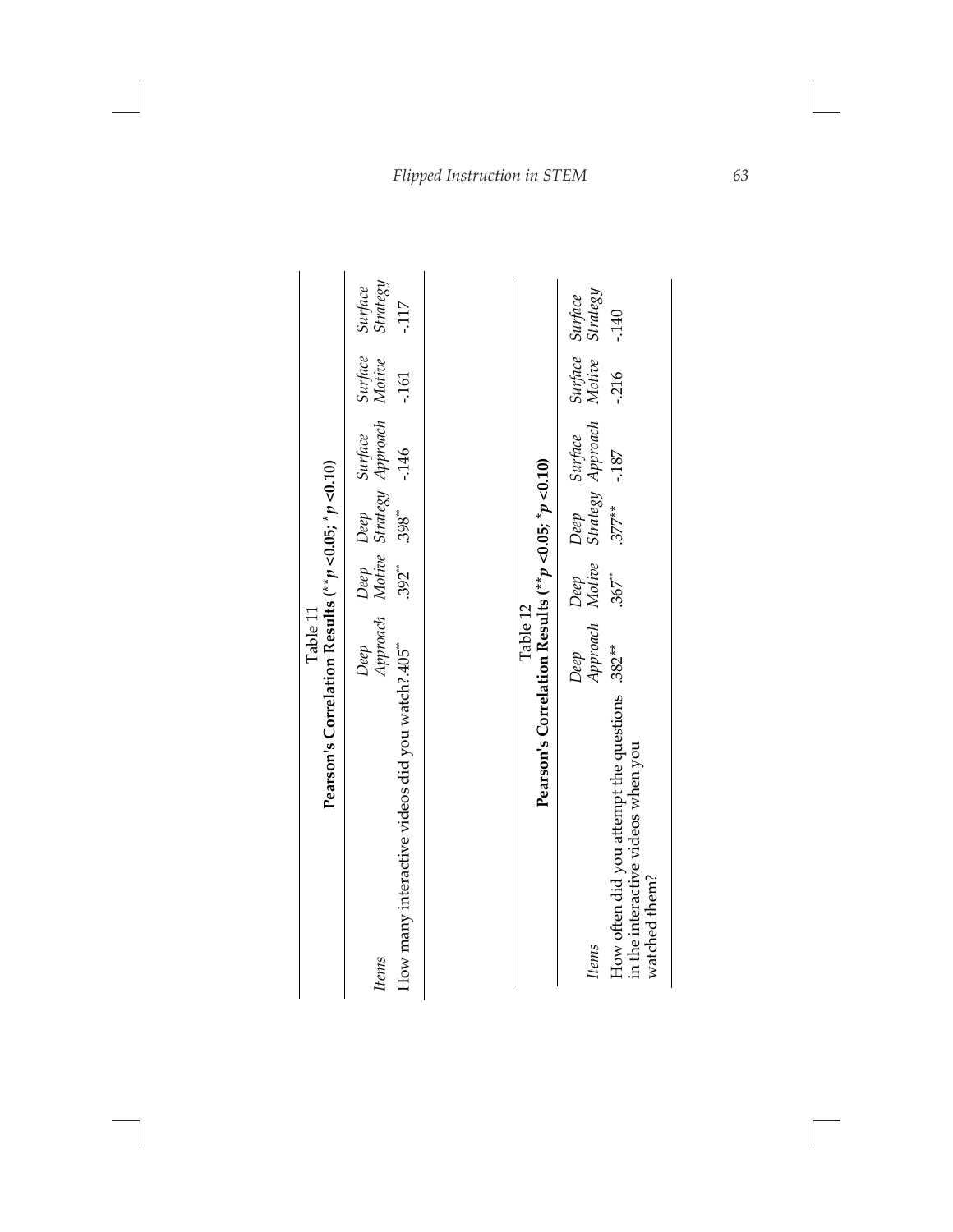ship was also found between students' perceptions of their level of active engagement and a deep motive (DM) and deep strategy approach (DS) to learning at the 0.10 and 0.05 levels of significance, respectively. This indicates that a flipped classroom approach using interactive lecture videos is more engaging than the traditional classroom and consistent with a deep approach to learning. This also validates the fact that the learning context (that is, the degree to which the learning situation facilitates the learning process using the flipped classroom approach), the degree of engagement (that is, the degree to which the activities in the flipped classroom approach encourage learners to engage through an open exchange of ideas and interactions), and the degree of affective expression (that is, the degree to which learners appropriate their motivational orientations and dispositions toward the flipped classroom approach) each encourage and support a deep approach to learning. Moreover, this result may indicate a higher student preference toward the use of interactive videos, a willingness to express ideas or opinions, and the perception that the flipped classroom approach is more engaging and offers more opportunities to communicate with each other.

With reference to hypothesis 2, the data indicated a statistically significant correlation (\*\**p* **<**0.05; \**p* <0.10) between the number of interactive videos watched and a deep approach (DA) to learning. A positive relationship was also found between the number of interactive videos watched and a deep motive (DM) and deep strategy (DS) approach to learning at the 0.10 and 0.05 levels of significance, respectively. Finally, with reference to hypothesis 3, the data indicated a statistically significant correlation between the frequency of questions attempted in the interactive videos and a deep motive (DM) and deep strategy (DS) approach to learning at the 0.10 and 0.05 levels of significance, respectively.

As noted above, a correlational design was used in this study to test each of the hypotheses. Because a correlational design was used, one limitation specific to this study is the inability to determine causality between variables (Howell, 1997). Hence, a limitation pertaining to this study is the lack of a causal model that explores, for example, mediating variables or causal pathways between factors. Also, as mentioned above, an important limitation is the use of a one-group before-after quasi-experimental design as opposed to a design with a treatment and control group comparison and the use of a flipped learning approach in the 13th week, which can be acknowledged as a practical limitation of this study.

Another study limitation is that the data collected are self-reported measures that represent subjects' perceptions. This poses a potential for response bias, which may subsequently influence the findings and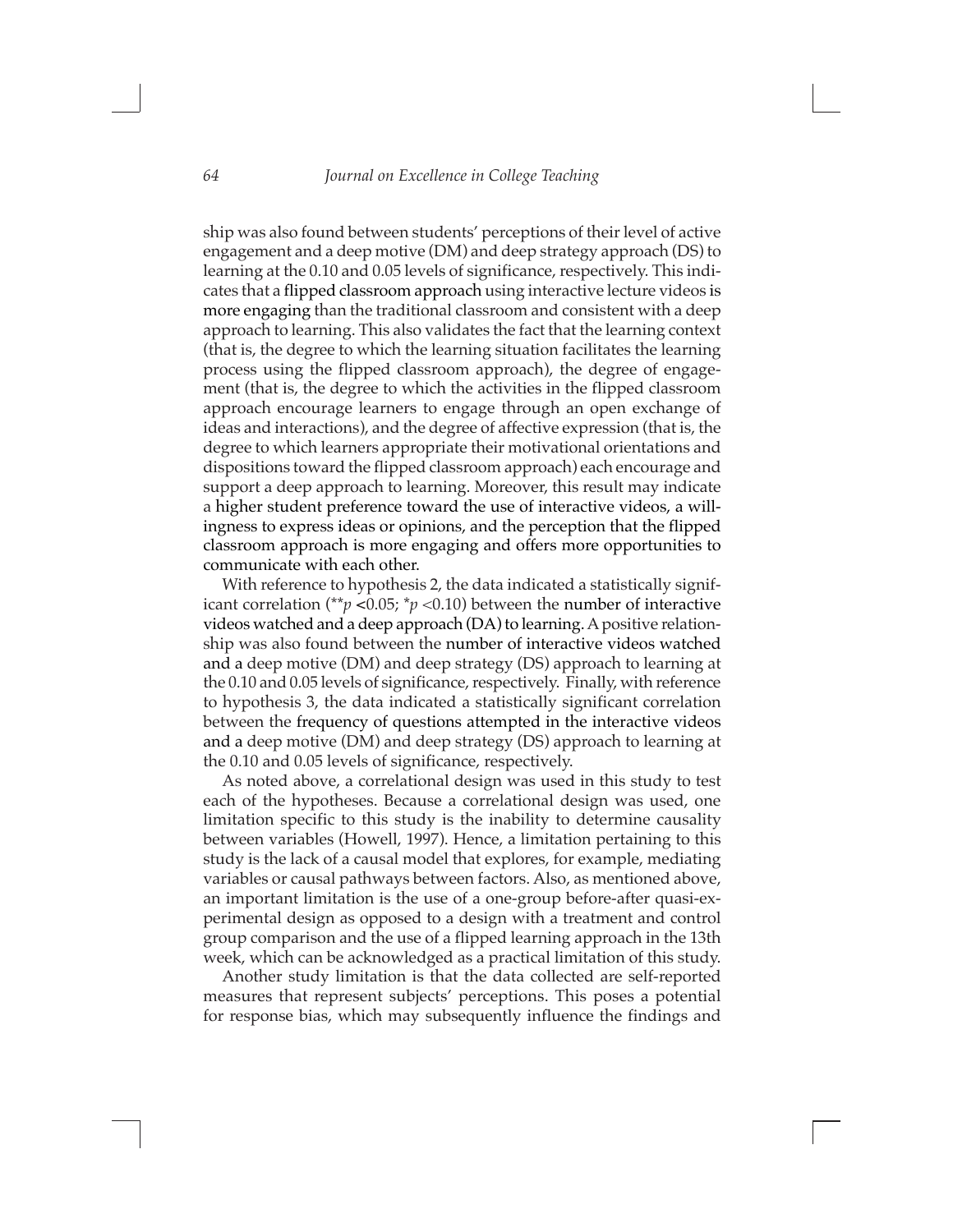interpretation of results. A final limitation of this study is that the generalizability of the findings is limited due to the relatively small sample size and the exploratory nature of the study. Thus, because the data were collected from local Hong Kong students, caution needs to be exercised when generalizing the results to other cultures, contexts, and populations.

Finally, future studies could examine whether students' perceptions of their level of active engagement when using interactive videos is a significant predictor of their level of academic performance. Future research could include studies on the correlation between the flipped learning method using interactive videos and student success as measured by final course grades. Other avenues for future research could include qualitative studies that explore students' learning approaches and assess whether students' engagement and motivation significantly increase after using a flipped learning method with interactive videos when compared to a traditional classroom. Finally, differing cultural perceptions toward the open exchange of ideas and interactions between Asian versus Western students could be examined.

# **Conclusions**

This study is a significant first step toward examining the effect of flipped classroom instruction using interactive videos on students' learning approaches. The findings provide sufficient preliminary data to support the assertion that the students generally perceived the flipped learning method as beneficial to their learning and understanding of mathematical concepts. The significance of this study is three-fold: First, the study uses two instruments, one that we developed and a second established instrument, to provide quantitative assessments with statistical significance. This provides a basis to establish testing protocols for this type of study and benchmark examples for future such research studies. Second, while previous studies have tended to focus on Western student populations/contexts, this study provides empirical data in the context of Asia, using Hong Kong as an example. Finally, the results presented here are valuable and significant in assisting both researchers and educators to better capture the complex and multifaceted nature of the flipped learning method, while concurrently serving as a catalyst for future studies on flipped classroom instruction and approaches.

#### **References**

Biggs, J., Kember, D., & Leung, D. Y. (2001). The revised two-factor study process questionnaire: R-SPQ-2F. *British Journal of Educational Psychology, 71*(1), 133-149.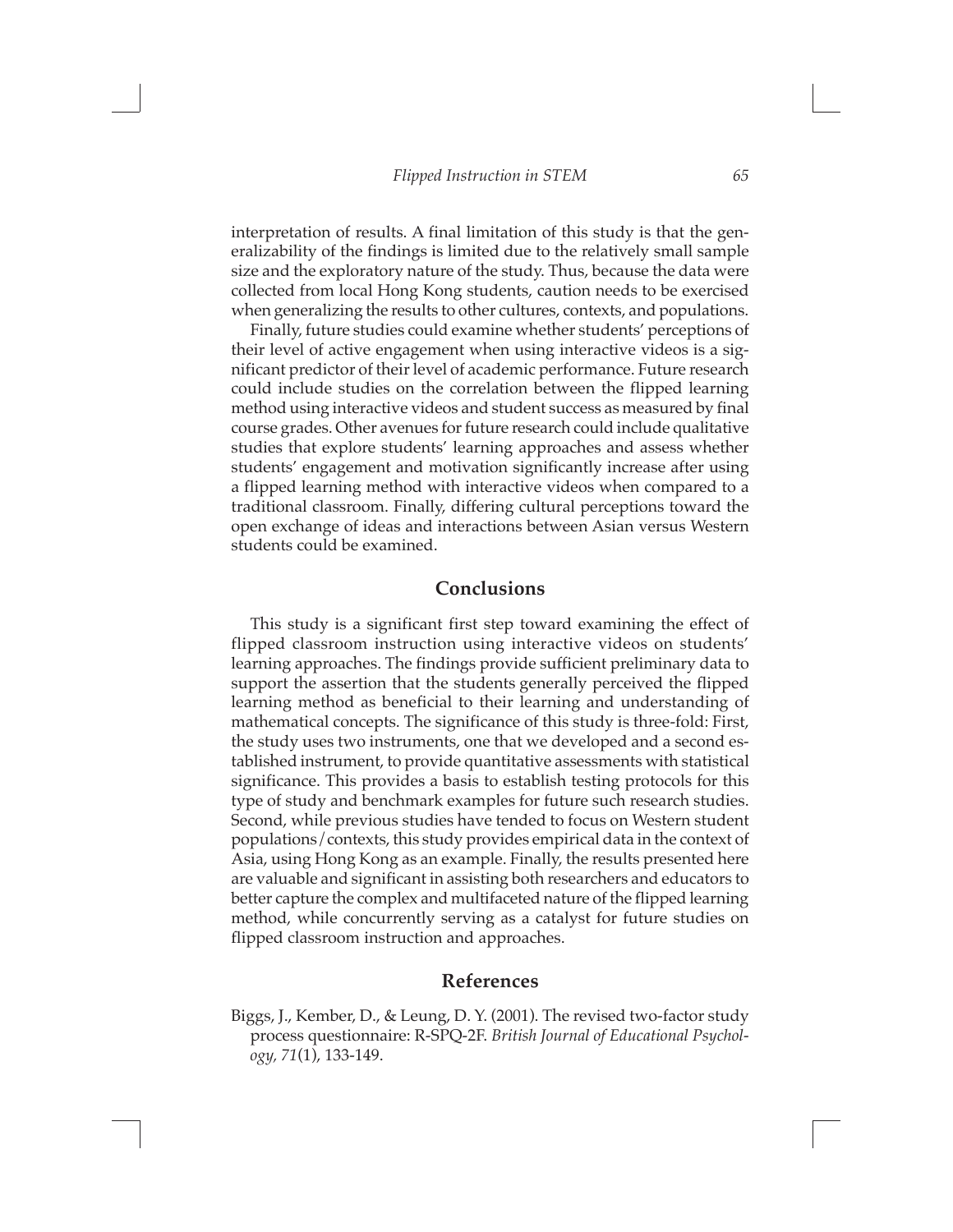- Biggs, J. B. (1987). *Learning process questionnaire manual: Student approaches to learning and studying*. Hawthorn, Victoria, Australia: Council for Educational Research.
- Chong, K. E., Wong, K.-L., Leung, C.-W., & Ting, F. S. (2019, July). *Flipped-classroom with interactive videos in first year undergraduate physics course in Hong Kong.* Paper presented at the 15th Conference on Education and Training in Optics and Photonics, Quebec City, Quebec, Canada.
- Clark, K. R. (2015). The effects of the flipped model of instruction on student engagement and performance in the secondary mathematics classroom. *Journal of Educators Online, 12*(1), 91-115.
- Cochran, W. G., & William, G. (1977). *Sampling techniques.* New York, NY: Wiley.
- Cohen, J. (1977). *Statistical power analysis for the behavioral sciences*. New York, NY: Academic Press.
- Cook, T. D., Campbell, D. T., & Day, A. (1979). *Quasi-experimentation: Design & analysis issues for field settings* (Vol. 351). Boston, MA: Houghton Mifflin.
- Cortright, R. N., Collins, H. L., & DiCarlo, S. E. (2005). Peer instruction enhanced meaningful learning: Ability to solve novel problems. *Advances in Physiology Education, 29*(2), 107-111.
- Danker, B. (2015). Using flipped classroom approach to explore deep learning in large classrooms. *The IAFOR Journal of Education, 3*(1), 171-186.
- Fryer, L. K., Ginns, P., Walker, R. A., & Nakao, K. (2012). The adaptation and validation of the CEQ and the R-SPQ-2F to the Japanese tertiary environment. *British Journal of Educational Psychology, 82*(4), 549-563.
- Howell, D. C. (1997). *Statistical methods for psychology*. Belmont, CA: Wadsworth.
- Karaca, C., & Ocak, M. (2017). Effect of flipped learning on cognitive load: A higher education research. *Journal of Learning and Teaching in Digital Age, 2*(1), 20-27.
- Keengwe, J. (2014). *Promoting active learning through the flipped classroom model*. Hershey, PA: IGI Global.
- Lai, C.-L., & Hwang, G.-J. (2016). A self-regulated flipped classroom approach to improving students' learning performance in a mathematics course. *Computers & Education, 100*, 126-140.
- Le Roux, I., & Nagel, L. (2018). Seeking the best blend for deep learning in a flipped classroom–viewing student perceptions through the Community of Inquiry lens. *International Journal of Educational Technology in Higher Education, 15*(16), 1-28.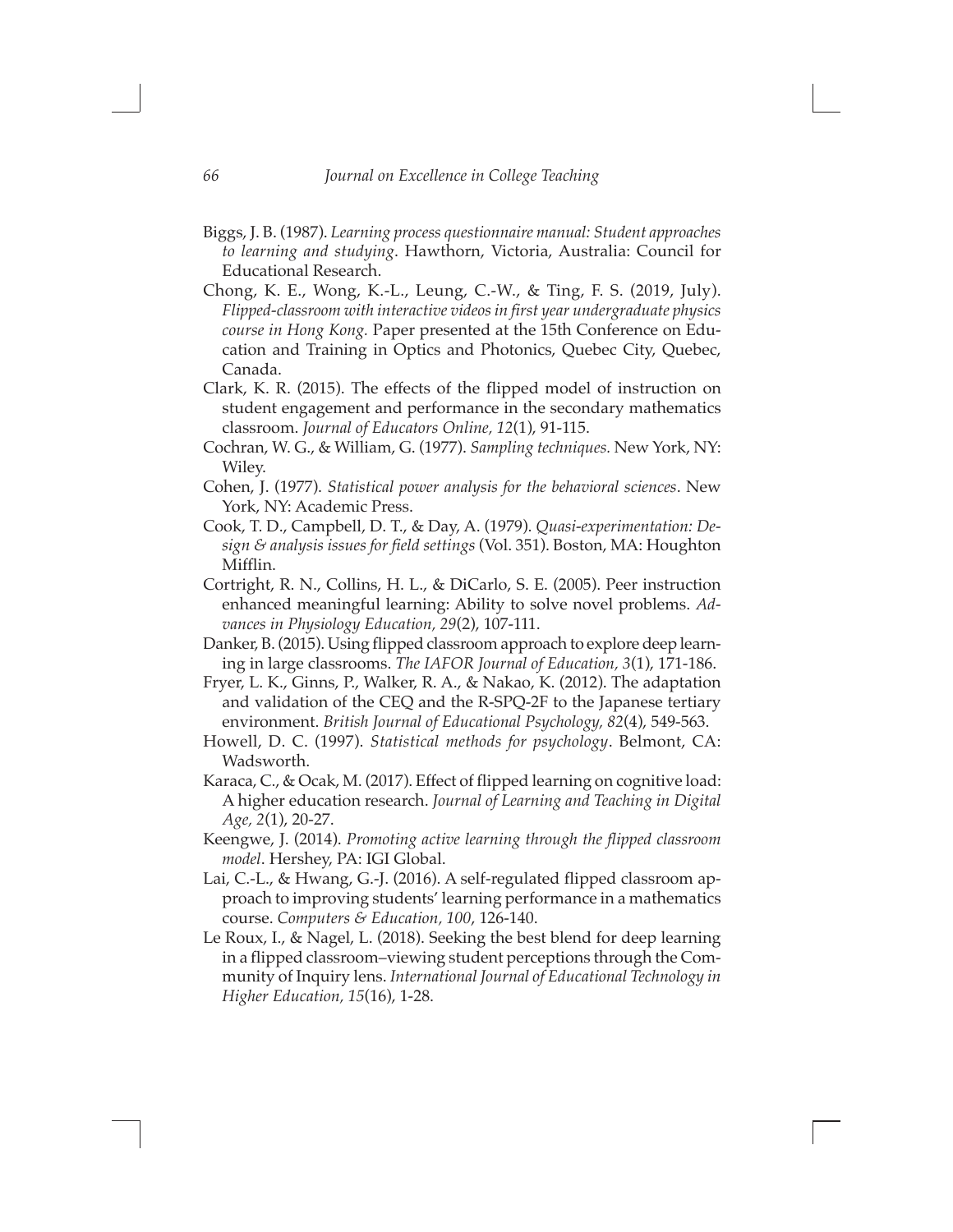- Love, B., Hodge, A., Grandgenett, N., & Swift, A. W. (2014). Student learning and perceptions in a flipped linear algebra course. *International Journal of Mathematical Education in Science and Technology, 45*(3), 317-324.
- McGivney-Burelle, J., & Xue, F. (2013). Flipping calculus. *Primus, 23*(5), 477-486.
- Moore, G. C., & Benbasat, I. (1991). Development of an instrument to measure the perceptions of adopting an information technology innovation. *Information Systems Research, 2*(3), 192-222.
- Özpinar, İ., Yenmez, A. A., & Gökçe, S. (2016). An application of flipped classroom method in the instructional technologies and material development course. *Journal of Education and Training Studies, 4*(12), 213-226.
- Santiago Jr, J. M., Guo, J., Eng, D., Kasley, K., & Phillips, P. (2017, April). *Introduction to engineering using Google Docs and interactive video in support of an online flipped classroom approach*. Paper presented at the 2017 ASEE Annual Conference & Exposition, Columbus, OH.
- Sharma, M. D., Stewart, C., Wilson, R., & Gokalp, M. S. (2013). Student approaches to learning in physics—validity and exploration using adapted SPQ. *International Journal of Environmental and Science Education, 8*(2), 241-253.
- Ting, F. S. T., Lam, W. H., & Shroff, R. H. (2019). Active learning via problem-based collaborative games in a large mathematics university course in Hong Kong. *Education Sciences, 9*(172), 1-22.

# **Funding**

This research is part of a project funded by the University Grants Committee of the Hong Kong Special Administrative Region, entitled "Developing Active Learning Pedagogies and Mobile Applications in University STEM Education" (PolyU2/T&L/16-19), with additional support from the Hong Kong Polytechnic University.

# **Acknowledgments**

The authors would like to thank the University Grants Committee of the Hong Kong Special Administrative Region and the Hong Kong Polytechnic University (PolyU) for funding this project. Ethical clearance (HSEARS20171128001-01) was obtained in accordance with the guidelines of the Human Subjects Ethics Sub-committee (HSESC) at PolyU.